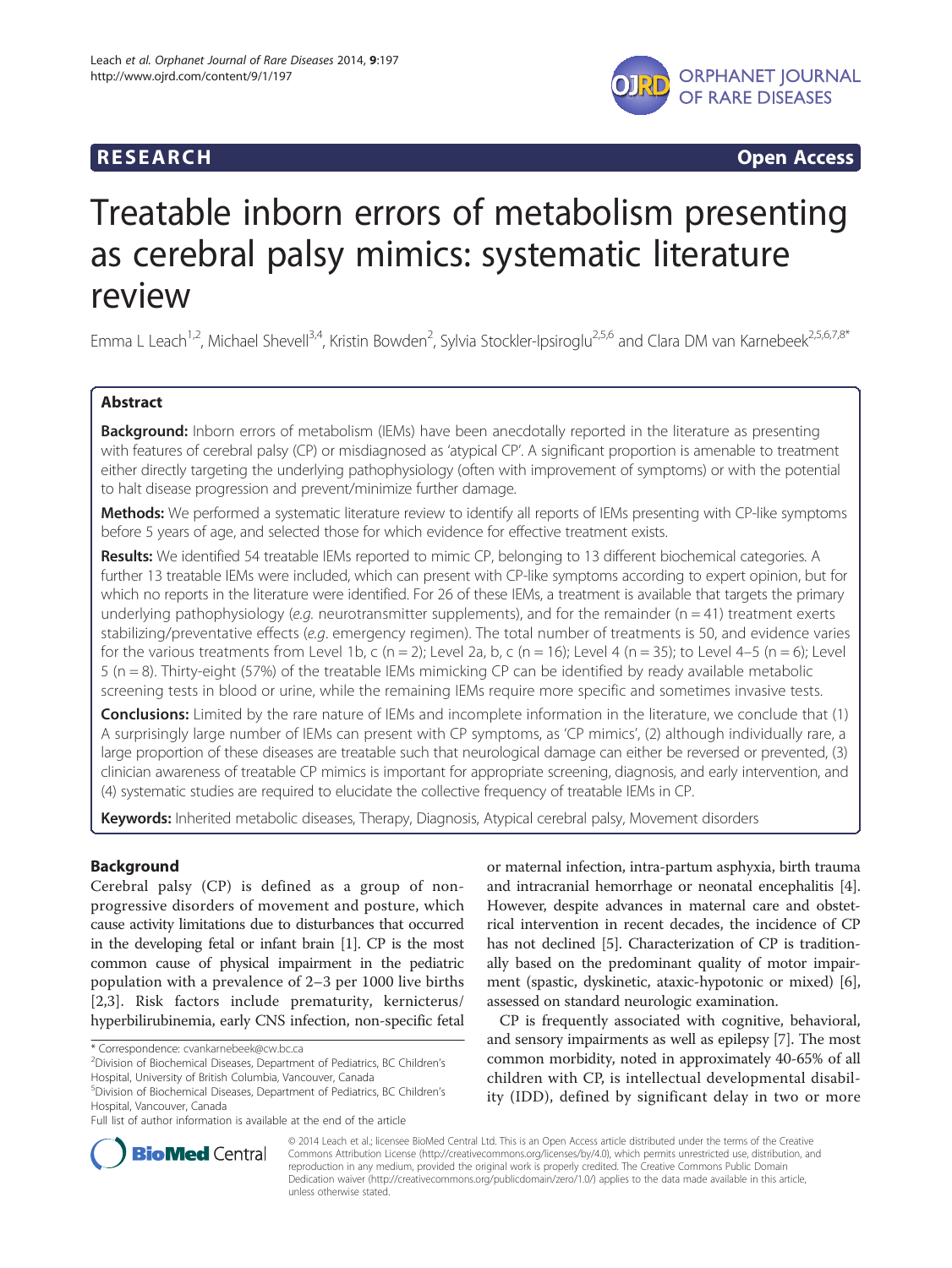developmental domains at age less than 5 years and an intelligence quotient of  $\leq 70$  at older age. [[8](#page-12-0)]. Children with co-occurring ID are at increased risk of emotional and behavioral problems [\[9\]](#page-12-0) and other chronic health conditions requiring frequent hospitalizations [[10,11](#page-12-0)] with a high burden of care and utilization of health services for individuals with CP and their families [[7\]](#page-12-0). The associated medical expenditures are considerable; Kancerla et al. [[12](#page-12-0)] showed that annual costs for children with CP exceed those of children without CP by \$15,047 USD and in case of co-occurring ID by \$26,617 USD. Treatment and ultimately prevention of CP (and IDD) therefore is essential to reduce the emotional and physical suffering of patients and families, and to reduce the immense health care costs.

Determination of the underlying cause of CP, whether due to a malformation, injury acquired during the pre-, peri-, or postnatal period, or a genetic aberration has obvious significance from the point of view of assessment of risk, counseling of families, and developing prevention and intervention strategies [\[13](#page-12-0)]. The implicit heterogeneity of CP poses a challenge for diagnosis and treatment [[14](#page-12-0)], and the current management of CP follows a symptomatic approach (e.g., baclofen to relieve spasticity; occupational therapy to improve mobility; pain management).

However, there are reports in the literature of inborn errors of metabolism (IEMs) that present as CP mimics, many of which are in fact amenable to therapy targeting the underlying cause that can improve neurological outcomes. IEMs are a collection of rare genetic diseases that generally result from a deficiency of an intracellular component (e.g., an enzyme or transporter) of a metabolic pathway, resulting in an accumulation of a substrate or intermediate in a pathway and/or reduced ability to synthesize essential compounds. Often the central nervous system (CNS) is affected, leading to neurological disease [[15](#page-12-0)]. An example is Segawa disease, also called GTPCH1 deficient dopa-responsive dystonia (GTPCH1-DRD), characterized by dystonia in childhood that is often misdiagnosed as CP e.g., [\[16,17\]](#page-12-0). This neurotransmitter disorder can be diagnosed by standard analysis of neurotransmitter metabolites in the cerebrospinal fluid. Individuals with GTPCH1-DRD benefit from treatment with BH4 [[18](#page-12-0)], amine replacement, as well as levodopa. The majority of treated individuals shows rapid clinical improvement in both CP-related symptoms (spasticity, dystonia, general tone) and are able to lead "an entirely normal life" [[16](#page-12-0)].

It is currently unknown how many such treatable CP-mimics exist, as the evidence has not been systematically reviewed. We model the current review after our Treatable Intellectual Disability Endeavor (TIDE) study, which published a list of 89 treatable IEMs that present with an IDD [\[19](#page-12-0)], and a diagnostic algorithm with App [[20\]](#page-12-0). This algorithm has been implemented in more than 400 children with unexplained IDD as part of the TIDE-BC study at the British Columbia Children's Hospital, in Vancouver, Canada, and treatable IEMs were identified in more than 5% [\[20\]](#page-12-0), which serves as motivation for the work presented here.

# Methods

We performed the first systematic review to compile evidence from the literature and clinical expertise of all IEMs that are known to present with CP symptoms, with a focus on those that are amenable to causal treatment. We aim to raise awareness of existence of CP mimics and formulate a diagnostic algorithm to support clinicians in the effective identification of these IEMs. We followed the Preferred Reporting Items for Systematic Reviews and Meta-Analyses (PRISMA) statement ([http://](http://www.prisma-statement.org/) [www.prisma-statement.org/\)](http://www.prisma-statement.org/) [[21](#page-12-0)].

### Information sources

A systematic review was performed to identify all reports of inborn errors of metabolism (IEMs) presenting with CP symptoms by searching the PubMed database, checking reference lists of relevant articles and consulting with experts in the field. We considered only articles that were published in English, described findings in humans, and those where full text publication was available electronically through our institution's subscription. No publication date restrictions were imposed and articles included in analyses were published between 1957–2014. The last search was performed October 15, 2014.

# Definitions & Eligibility criteria

We included only studies describing diseases that are IEMs, which we have previously defined as "genetic disease involving a disorder of metabolism with confirmation based on the internationally accepted diagnostic test(s) for that IEM (gene mutations, enzyme deficiency, or specific biochemical marker); this term excludes endocrine disorders" [\[19](#page-12-0)]. To identify diseases most likely to be misdiagnosed as CP (i.e., to exclude adult-onset), we limited our inclusion to reports where CP symptoms (Table [1](#page-2-0)) present before 5 years of age in at least one reported case.

The goal of this systematic review was to identify all treatable IEMs that present with CP symptoms, rather than to identify every report. We selected the most reliable or comprehensive reference for this publication; this implies that additional case reports of CP symptoms for a given IEM beyond those cited here may exist.

### Search strategy

The search strategy is outlined in Table [1.](#page-2-0) Primarily, combinations of search terms that describe cerebral palsy symptoms and inborn errors of metabolism were used to identify relevant articles in the PubMed database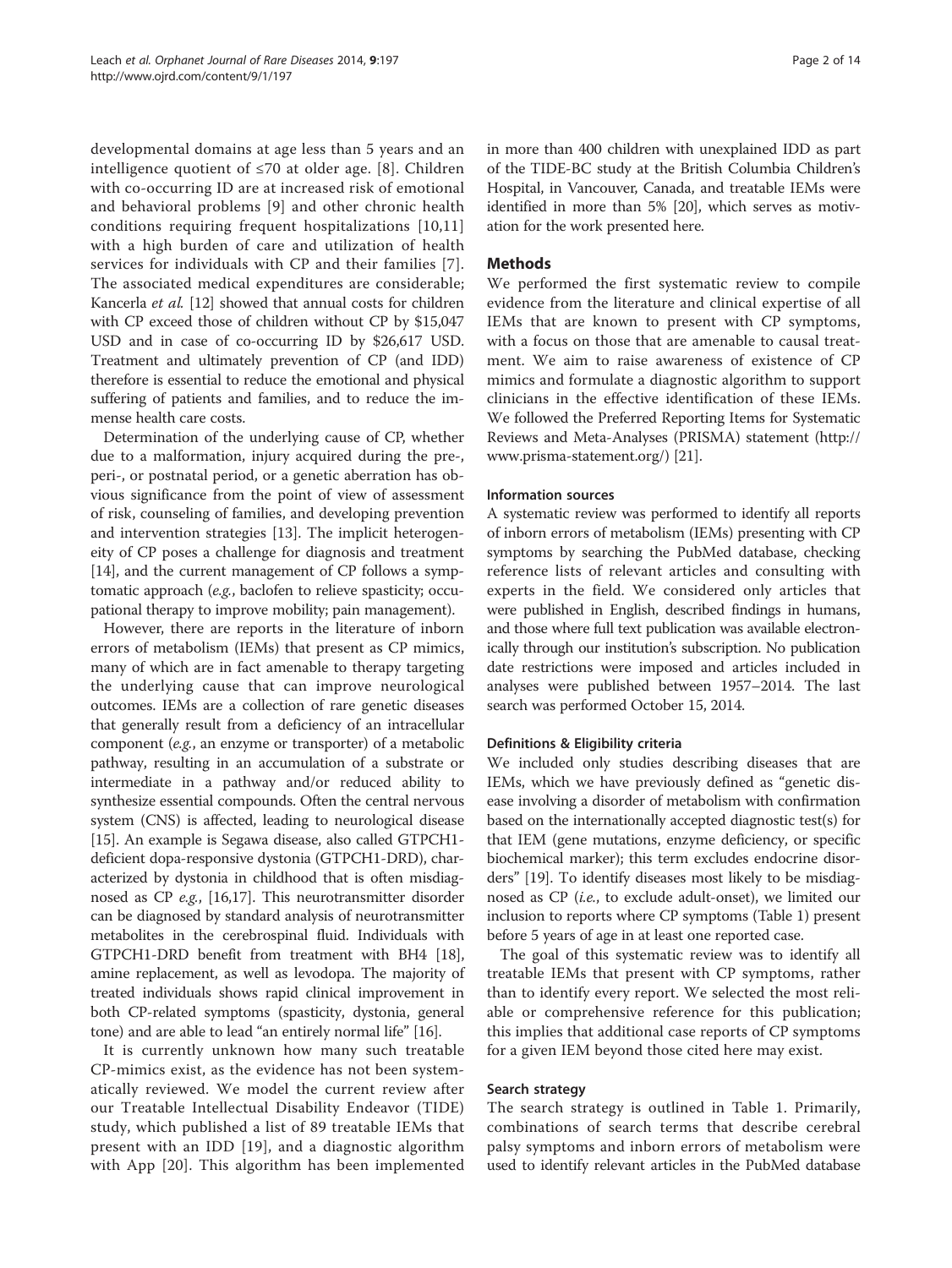| Search strategy                                                                                      |                                                                                                                  |                                                                                                                                                                            | # Treatable CP mimics |
|------------------------------------------------------------------------------------------------------|------------------------------------------------------------------------------------------------------------------|----------------------------------------------------------------------------------------------------------------------------------------------------------------------------|-----------------------|
| 1) PubMed search using combinations of<br>alternative terms to describe the CP<br>phenotype and IEMs | Definition:                                                                                                      | Search terms:                                                                                                                                                              | 27                    |
|                                                                                                      | Cerebral palsy                                                                                                   | Cerebral palsy, spastic, spasticity, dystonia,<br>dyskinesia, ataxia, movement disorder, gait<br>abnormalities, hypoxic(+/-ischemic)<br>encephalopathy, perinatal asphyxia |                       |
|                                                                                                      | Inborn error of metabolism                                                                                       | Inborn error of metabolism, metabolic<br>disease, amino acids, creatine, mitochondria,<br>neurotransmitter, organic acid, urea cycle, vitamins                             |                       |
| 2) Manual search                                                                                     | Reference lists of articles identified through PubMed<br>search were manually screened for additional citations. |                                                                                                                                                                            | 15                    |
| 3) Targeted search of known treatable<br>IEMs causing ID                                             |                                                                                                                  | Diseases listed in the TIDE App (www.treatable-id.org) as<br>treatable IEMs searched in combination with the above IEM search terms.                                       | 12                    |
| Total number of IFMs identified                                                                      |                                                                                                                  |                                                                                                                                                                            | 54                    |

<span id="page-2-0"></span>Table 1 Search strategy to systematically review treatable IEMs that present as CP mimics

(see Table 1). Different combinations yielded common articles, indicating our approach is conservative and our search terms are effective. Results from all key word combination searches were pooled and sorted to identify  $472$  unique articles (*i.e.*, without duplicate results), which were then manually screened based on inclusion/ exclusion criteria by the first author (ELL), with duplicate publications and those that did not meet eligibility criteria being removed. As well, reference lists of these publications were screened for additional relevant articles and these were judged for inclusion using the same criteria. Finally, to ensure that we have identified all salient IEMs, we performed another search using known treatable IEMs listed in a previous publication of treatable IEMs that present with intellectual disability (ID) [[19](#page-12-0)] in combination with our search terms describing CP. Initial searches were performed independently by ELL following review protocol and all possible studies were compiled into a table. The generated list of IEMs was reviewed periodically by experts SS and CvK to confirm data, refine the search strategy and inclusion criteria.

### Data collection

The following information was extracted from each article: disease name, cerebral palsy symptoms as reported by the original authors, age of symptom onset, any treatment used (with the dose and frequency) and the treatment outcome as described by the authors. For completeness, we later assigned each disease to a biochemical category and retrieved OMIM identifiers, underlying genes and pattern of inheritance, appropriate diagnostic test, and standard of care treatment; all were agreed upon by expert clinicians. Diagnostic tests were compared with a recent diagnostic algorithm of treatable IEMs [[20](#page-12-0)] and with accepted clinical practices (e.g., GeneReviews®). Given the positive experience with the 2-tiered protocol for the work-up the child with IDD for treatable IEMs, we have used this as a basis for the evaluation of the child with CP for similar conditions.

### Characterizing treatment & effects

As most reviewed studies were case reports, the type of outcome measures varied. We noted whether or not treatment was implemented and the original author's observations on treatment effect. However, due to the time span of the reviewed publications, some treatments are now available that were not at the time of the original publication. Therefore, we took a more objective approach of employing clinical expertise to determine the standard of care treatment for the systematically identified CP mimics and categorized them as treatable versus non-treatable. Causal treatment for this proportion of conditions has been thoroughly evaluated by us already [[19](#page-12-0)], and we apply the same treatment recommendations here. For conditions where treatment was not previously reviewed by us, we adhered to guidelines for the specific IEMs and where needed provided expert input, with consideration for treatments applied in the original case reports of CP mimics.

Treatment of IEMs can be either 'primary treatment', which targets the pathophysiology at a cellular level and improves at least the CP features (muscle tone, rigidity, etc.) plus/minus the cognitive, behavioural, and MRI features; or 'stabilizing/preventative treatment', which halts decline and/or prevents further damage, especially during metabolic crises. For example, creatine supplementation in creatine deficiencies targets the underlying cause of the IEM and can reverse the features. Several disorders caused by deficiencies in vitamins or co-factors can show improvement in primary features with appropriate supplementation. Examples of stabilizing/preventative treatment include emergency regimen for fatty acid oxidation disorders, HSCT for lysosomal disorders and dietary restriction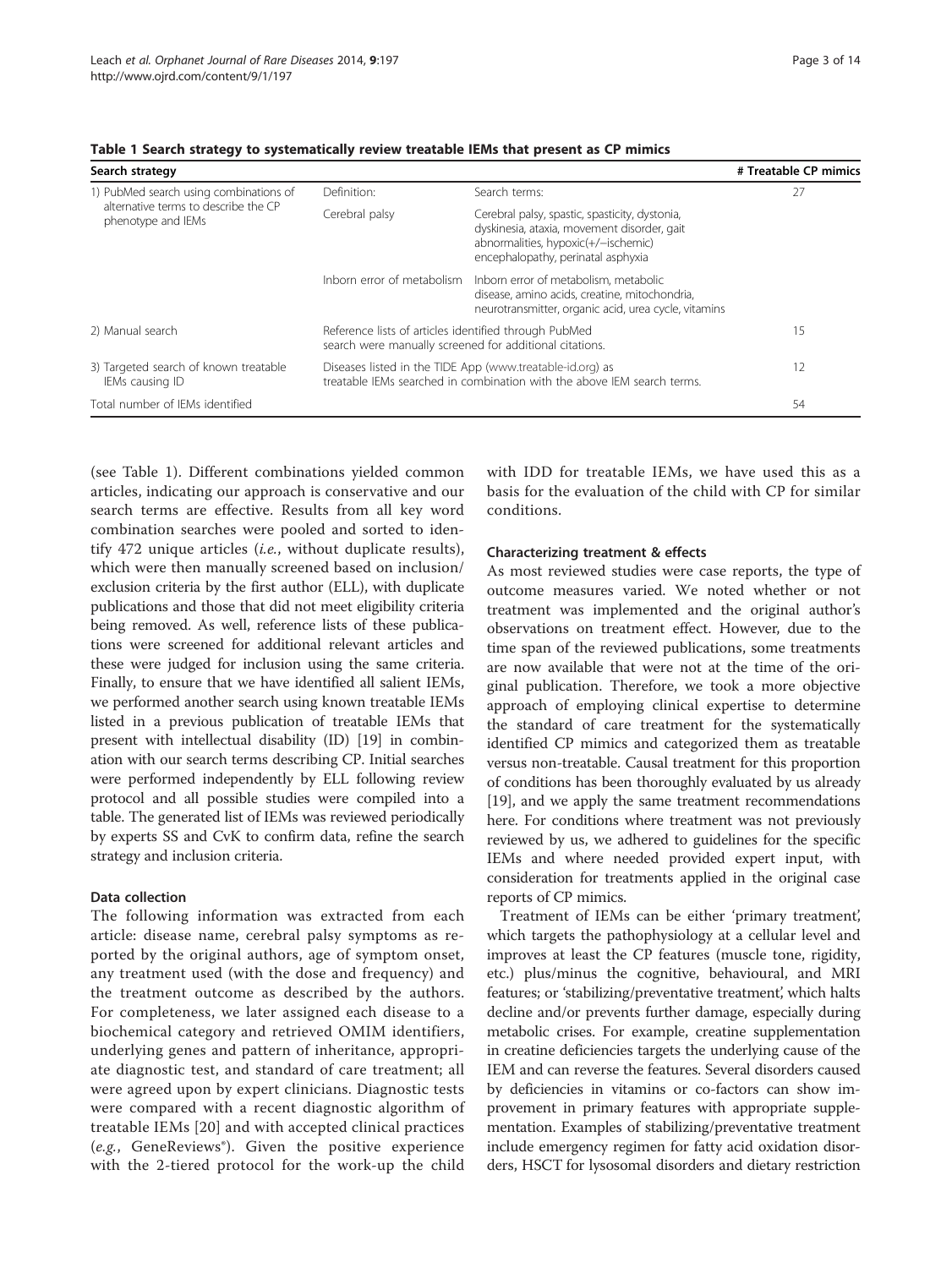of amino acids in hyperhomocysteinemias and amnio acid disorders.

Non-treatable IEMs are those for which treatment of the underlying cause is not available (i.e., only treatment of symptoms) or has shown to not be consistently effective. We summarize currently non-treatable IEMs in the hope that when treatment does become available, clinicians will be aware that these diseases can mimic CP and can then intervene.

# Levels of evidence

Levels of evidence for treatments were evaluated based on existing level classification by the Centre of Evidence-Based Medicine [\(www.cebm.net](http://www.cebm.net)): Level 1a = Systematic Review of RCTs,  $1b =$ Individual RCT,  $1c =$ 'All or None'  $[=(prologation of)$  survival with therapy]; Level 2a = Systematic Review of Cohort Studies, 2b = Individual Cohort Study, 2c = 'Outcomes Research' [focussed on end results of therapy for chronic conditions, including functioning and quality of life]; Level 3 = Systematic Review of Case– Control Studies; Level 4 = Individual Case–Control Study or Case-series/report; Level 5 = Expert opinion without critical appraisal; based on physiology, bench research or first principles.

### Expert-identified CP mimics

The authors who are expert clinicians in pediatric IEMs (CvK & SS) identified 13 additional diseases which they have designated as CP mimics in their clinical experience. For the majority of these, the pathophysiology is identical to IEMs in the same category for which literature evidence does exist; for example PSPH and PSAT deficiency which are both characterized by lack of serine in the brain similar to PGHDH deficiency (primarily treatable by serine supplements), or urea cycle defects in which hyperammonemic crises cause irreversible brain damage (which are preventable via dietary manipulation and medication), just like OTC deficiency for which CP-like features have been described. Likely such diseases have not (yet) been described to present as CP in the literature, likely due to the rare frequency and the increasing challenge of publishing case reports alone. The expert opinion approach was used, so that also for these IEMs, affected individuals might also receive the benefit of early detection and intervention.

# Diagnostic algorithm

To provide guidance for the identification of treatable CP-mimics, we used the 2-tiered algorithm published by van Karnebeek et al. [\[19\]](#page-12-0) to identify treatable IEMs in children presenting with IDD: First tier tests are generally accessible and offered by most biochemical genetics laboratories around the world with reasonable turn-around

times and affordable prices (total costs \$567.97 CAD), including tests in blood (lactate; ammonia; copper; ceruloplasmin; plasma total homocysteine; plasma aminoacids, and bloodspot quantitative acylcarnitine profile) and in urine (creatine metabolites; purines and pyrimidines; organic acids; oligosaccharides; and glycosaminoglycans). Each of these screening tests has the potential to specifically identify treatable IEMs, which is then often confirmed via molecular and/or enzymatic analysis. The 2<sup>nd</sup> tier requires a more directed, 'single test per disease' approach based on signs and symptoms. In general these tests are more invasive and more expensive.

# Results

### Treatable IEMs

Based on the defined inclusion/exclusion criteria, we identified 54 treatable IEMs reported to mimic CP (Table [1\)](#page-2-0). These are categorized alphabetically into 13 biochemical categories (Table [2\)](#page-4-0): amino acids  $(n = 5)$ , cerebral glucose transport  $(n = 1)$ , creatine  $(n = 1)$ , fatty acid-related processes  $(n = 3)$ , hyperhomocysteinemia  $(n = 2)$ , lipids  $(n = 1)$ , lysosomal  $(n = 4)$ , metals  $(n = 2)$ , mitochondrial  $(n = 3)$ , neurotransmission  $(n = 9)$ , organic acids  $(n = 12)$ , urea cycle  $(n = 4)$  and vitamins/co-factors  $(n = 7)$ . The CP symptoms for each IEM and corresponding reference are described in Additional file [1:](#page-12-0) Table S1. A further 13 treatable IEMs were identified by expert clinicians on our team (Table [3](#page-8-0)) for a total of 67 treatable CP mimics. Treatment modalities included: dietary restriction/supplement, co-factor/-enzyme, vitamin, substrate inhibition, substrate reduction, bone marrow and hematopoietic stem cell transplant, gene therapy. The majority of these treatments are accessible and affordable. The total number of different treatments is 50, and evidence varies for the various treatments from Level 1b, c (n = 2); Level 2a, b, c (n = 16); Level 4 (n = 35); to Level 4–5 (n = 6); Level 5 (n = 8). For 26 (39%) of these IEMs, a treatment is available that targets the primary underlying pathophysiology with the potential to improve CP symptoms; while for the remaining 41 (61%) IEMs, treatment is available that stabilizes disease or prevents further damage (e.g., treatment of Succinic semi-aldehyde dehydrogenase deficiency (SSADH) with Vigabatrin can stabilize symptoms [\[22,](#page-12-0)[23\]](#page-13-0)).

Thirty-eight of the 67 disorders (57%) of the treatable IEMs described in this review can be identified by  $1<sup>st</sup>$ tier' metabolic screening tests in blood or urine (Table [4](#page-9-0)). The other 29 (43%) require more specific and sometimes invasive methods ( $2<sup>nd</sup>$  tier tests'; Table [5\)](#page-10-0). Of the  $1<sup>st</sup>$  tier tests in the Treatable IDD protocol, urine MPS and urine oligosaccharides are not required for the diagnostic evaluation of CP for treatable IEMs. Most  $1<sup>st</sup>$  tier tests which detect treatable IEMs described in the literature as CP mimics can also identify 'treatable IEMs identified by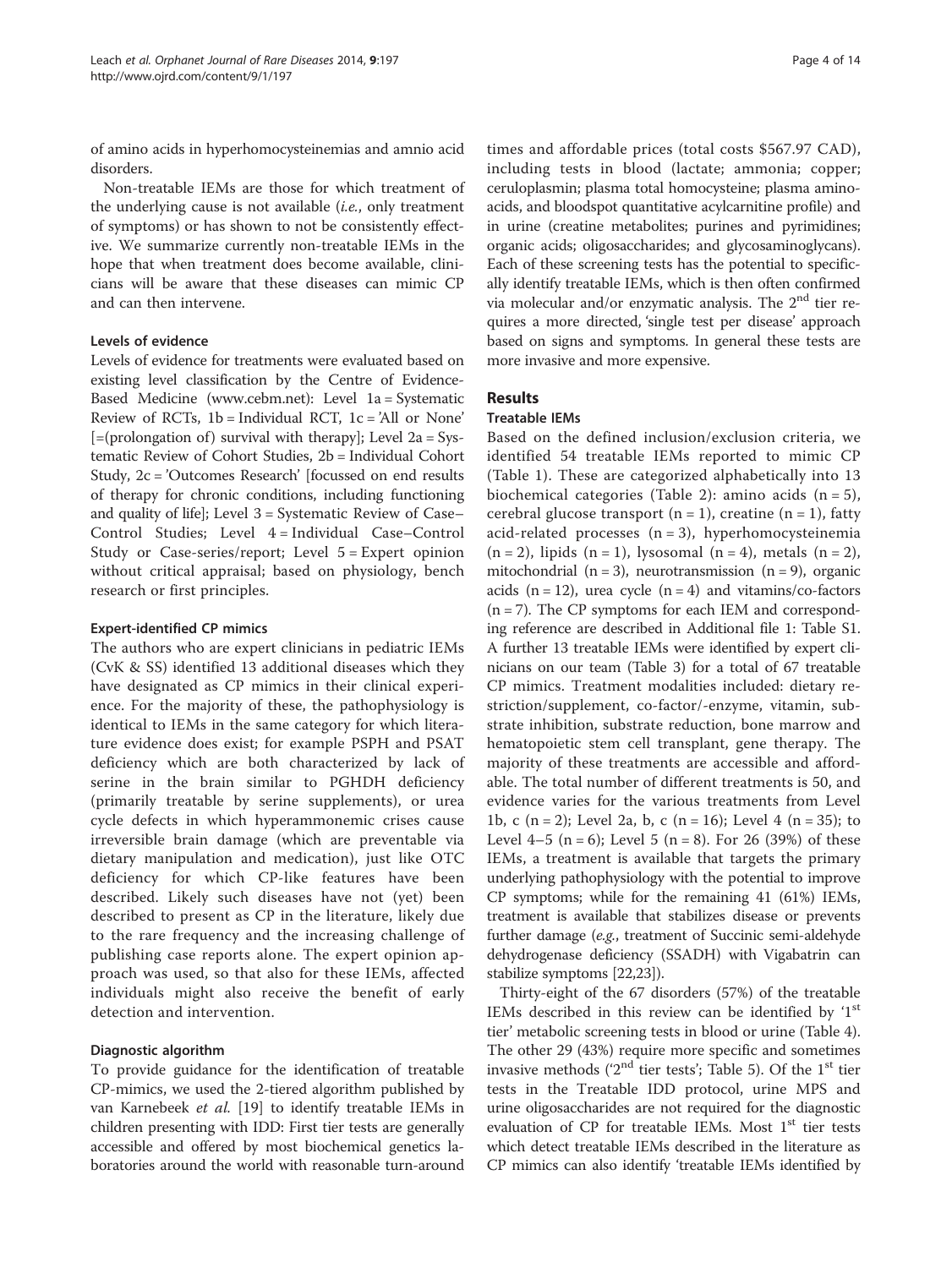| <b>Biochemical</b><br>category | Disease name                                                                 | OMIM#  | Gene(s)               | <b>Treatment</b>                                                                                           | Effect                                             | evidence       | Level of CP symptoms                                                             |
|--------------------------------|------------------------------------------------------------------------------|--------|-----------------------|------------------------------------------------------------------------------------------------------------|----------------------------------------------------|----------------|----------------------------------------------------------------------------------|
| Amino acids                    | Hartnup disease                                                              | 234500 | SLC6A19 (AR)          | High protein diet                                                                                          | Stabilizing/preventative<br>treatment              | $4 - 5$        | Dystonia                                                                         |
|                                | Hyperornithinemia-<br>hyperammonemia-<br>homocitrullinuria (HHH)<br>syndrome | 238970 | SLC25A15 (AR)         | Dietary protein restriction,<br>ornithine supplement, sodium<br>benzoate, phenylacetate                    | Stabilizing/preventative<br>treatment              | $\overline{4}$ | Spasticity                                                                       |
|                                | Late onset non-ketotic<br>hyperglycinemia                                    | 605899 | AMT/GLDC/GCSH<br>(AR) | Glycine restriction, +/-<br>sodium benzoate, NMDA<br>receptor antagonists, other<br>neuromodulating agents | Stabilizing/preventative<br>treatment              | $4 - 5$        | Spastic diplegia                                                                 |
|                                | Phenylketonuria (PKU)                                                        | 261600 | PAH (AR)              | Dietary phenylalanine<br>restriction $+/-$ amino acid<br>supplements (BH(4)<br>supplement)                 | Stabilizing/preventative<br>treatment              | 2a(4)          | Spastic diplegia                                                                 |
|                                | PHGDH deficiency<br>(Serine deficiency)                                      | 601815 | PHGDH (AR)            | L-serine $&+/-$ glycine<br>supplements                                                                     | Primary/targeting<br>underlying<br>pathophysiology | 4              | Spastic diplegia/tetraparesis                                                    |
| Cerebral glucose<br>transport  | Blood brain-barrier glucose-<br>transporter (GLUT1) defect                   | 606777 | SLC2A1 (AR)           | Ketogenic diet                                                                                             | Primary/targeting<br>underlying<br>pathophysiology | $\overline{4}$ | Spasticity, dystonia, ataxia                                                     |
| Creatine                       | GAMT deficiency                                                              | 612736 | GAMT (AR)             | Arginine restriction, creatine<br>& ornithine supplements                                                  | Primary/targeting<br>underlying<br>pathophysiology | $\overline{4}$ | Movement disorder:<br>extrapyramidal signs, athetosis,<br>& ataxia               |
| Fatty acid<br>oxidation        | Medium-chain acyl-coenzyme<br>A dehydrogenase (MCAD)<br>deficiency           | 201450 | ACADM (AR)            | Emergency regimen,<br>L-carnitine, avoid fasting                                                           | Stabilizing/preventative<br>treatment              | 2a             | CP symptoms                                                                      |
|                                | Short-chain acyl-CoA<br>dehydrogenase (SCAD)<br>deficiency                   | 201470 | ACADS (AR)            | Emergency regimen,<br>L-carnitine                                                                          | Stabilizing/preventative<br>treatment              | 2c             | Spastic diplegia                                                                 |
|                                | Very-long-chain acyl-CoA<br>dehydrogenase (VLCAD)<br>deficiency              | 201475 | <b>ACADVL (AR)</b>    | Avoidance of fasting, low-fat<br>diet, Medium Chain<br>Triglyceride oild                                   | Stabilizing/preventative<br>treatment              | 4              | Neonatal asphyxia                                                                |
| Hyperhomo-<br>cysteinemia      | Homocystinuria due to<br>Cystathionine β-synthase<br>deficiency              | 236200 | CBS (AR)              | Methionine restriction, +/-<br>pyridoxine, +/- betaine                                                     | Stabilizing/preventative<br>treatment              | 2c             | Dystonia                                                                         |
|                                | MTHFR deficiency                                                             | 236250 | MTHFR (AR)            | Betaine supplements, +/-<br>folate, carnitine, methionine<br>supplements                                   | Stabilizing/preventative<br>treatment              | 4              | Ataxic gait, hypotonia,<br>extrapyramidal movements,<br>upper motor neuron signs |
| Lipids                         | Abetalipoproteinemia                                                         | 200100 | MTTP (AR)             | Low long-chain fatty acid<br>diet with fat-soluble vitamin<br>(i.e., A, D, E, K) supplementation           | Primary/targeting<br>underlying<br>pathophysiology | $\overline{4}$ | Ataxia, abnormal gait                                                            |

# <span id="page-4-0"></span>Table 2 Overview of all 54 treatable IEMs presenting as CP mimics identified through systematic literature review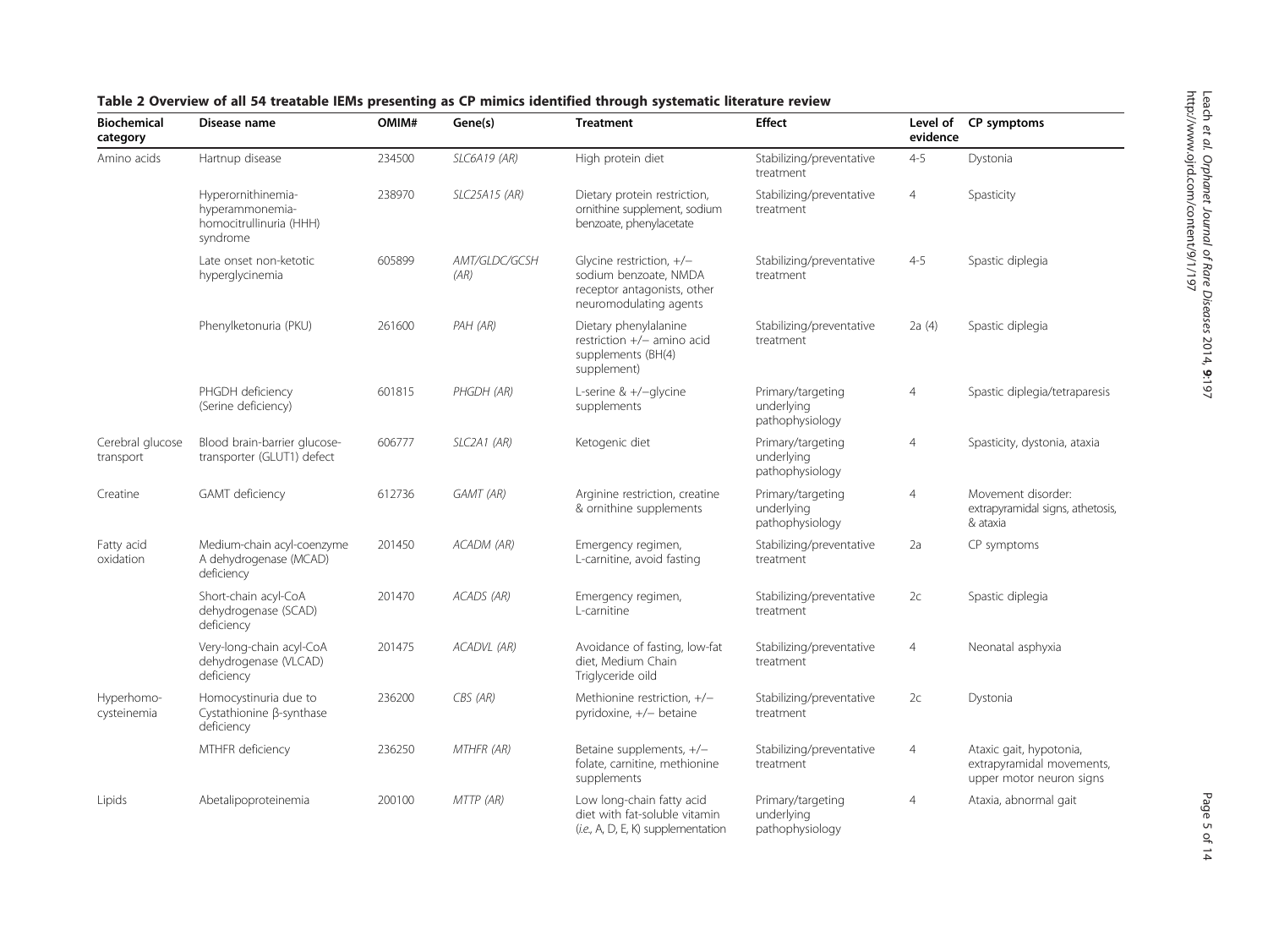| Lysosomal         | Fucosidosis                                                            | 230000            | FUCA1 (AR)                                             | Haematopoietic stem cell<br>transplant                      | Stabilizing/preventative<br>treatment              | 5              | Severe spasticity; spastic<br>paresis, generalized dystonia                                                  |
|-------------------|------------------------------------------------------------------------|-------------------|--------------------------------------------------------|-------------------------------------------------------------|----------------------------------------------------|----------------|--------------------------------------------------------------------------------------------------------------|
|                   | Krabbe disease                                                         | 245200            | GALC (AR)                                              | Haematopoietic stem cell<br>transplant                      | Stabilizing/preventative<br>treatment              | 2c             | Progressive spasticity                                                                                       |
|                   | Metachromatic leucodystrophy<br>(MLD)                                  | 250100            | ARSA (AR)                                              | Haematopoietic stem cell<br>transplant                      | Stabilizing/preventative<br>treatment              | $4 - 5$        | Loss of all gross motor<br>function measured by CP<br>scale; ataxia                                          |
|                   | Neimann-Pick, type C                                                   | 257220            | NPC1, NPC2                                             | Miglustat                                                   | Stabilizing/preventative<br>treatment              | 1 <sub>b</sub> | Axial hypotonia, spastic<br>diparesis, dystonic posturing<br>of the hands                                    |
| Metals            | Menkes Disease                                                         | 309400            | ATP7A                                                  | Copper histidine                                            | Stabilizing/preventative<br>treatment              | $\overline{4}$ | Progressive spasticity,<br>hypotonia                                                                         |
|                   | <b>Wilson Disease</b>                                                  | 277900            | ATP7B                                                  | Zinc & tetrathiomolybdate;<br>oxcarbazepine                 | Stabilizing/preventative<br>treatment              | 1 <sub>b</sub> | Neurological symptoms,<br>dystonia                                                                           |
| Mitochondria      | Coenzyme Q10 deficiency                                                | 607426            | COQ2, APTX, PDSS1,<br>PDSS2, CABC1, COQ9<br>(most AR)  | CoQ supplements                                             | Primary/targeting<br>underlying<br>pathophysiology | $\overline{4}$ | Spastic paresis; progressive<br>ataxia and dystonia                                                          |
|                   | <b>MELAS</b>                                                           | 540000            | (mtDNA)                                                | mt.A3243G, mt.G13513A Arginine supplements                  | Stabilizing/preventative<br>treatment              | $4 - 5$        | dx. CP                                                                                                       |
|                   | Pyruvate dehydrogenase<br>deficiency                                   | 312170,<br>245348 | PDHA1 (X-linked<br>recessive), DLAT (AR),<br>PDHX (AR) | Ketogenic diet & thiamine                                   | Primary/targeting<br>underlying<br>pathophysiology | 4              | Spastic quadriplegia; dystonia                                                                               |
| Neurotransmission | Aromatic-L-amino-acid<br>decarboxylase deficiency                      | 608643            | DDC (AR)                                               | MAO inhibitors, B6,<br>anti-cholinergics, dopa<br>agonists) | Primary/targeting<br>underlying<br>pathophysiology | $\overline{4}$ | Limb dystonia, athetoid<br>movement                                                                          |
|                   | DHPR deficiency (biopterin<br>deficiency)                              | 261630            | QDPR (AR)                                              | BH4, diet, amine replacement,<br>folinic acid               | Primary/targeting<br>underlying<br>pathophysiology | 4              | Ataxia, gait disorder, peripheral<br>spasticity                                                              |
|                   | Dopamine transporter<br>deficiency syndrome                            | 126455            | SLC6A3                                                 | Dopamine antagonist<br>(Ropinirole)                         | Primary/targeting<br>underlying<br>pathophysiology | $\overline{4}$ | dx. CP                                                                                                       |
|                   | GTPCH1-deficient<br>dopa-responsive dystonia<br>(aka Segawa's disease) | 233910            | GCH1 (AR)                                              | BH4, amine replacement                                      | Primary/targeting<br>underlying<br>pathophysiology | $\overline{4}$ | dx. CP; spastic diplegia                                                                                     |
|                   | PTPS deficiency (biopterin<br>deficiency)                              | 261640            | PTS (AR)                                               | BH4, diet, amine replacement                                | Primary/targeting<br>underlying<br>pathophysiology | $\overline{4}$ | Dystonia; spastic extremities;<br>generalized dystonia,<br>choreoathetoid arm<br>movements & axial hypotonia |
|                   | Sepiapterin reductase<br>deficiency                                    | 612716            | SPR (AR)                                               | Amine replacement                                           | Primary/targeting<br>underlying<br>pathophysiology | $\overline{4}$ | Limb spasticity, dystonic<br>signs; "hypotonic cerebral<br>palsy"; dystonia, axial                           |

# Table 2 Overview of all 54 treatable IEMs presenting as CP mimics identified through systematic literature review (Continued)

hypotonia; misdx. CP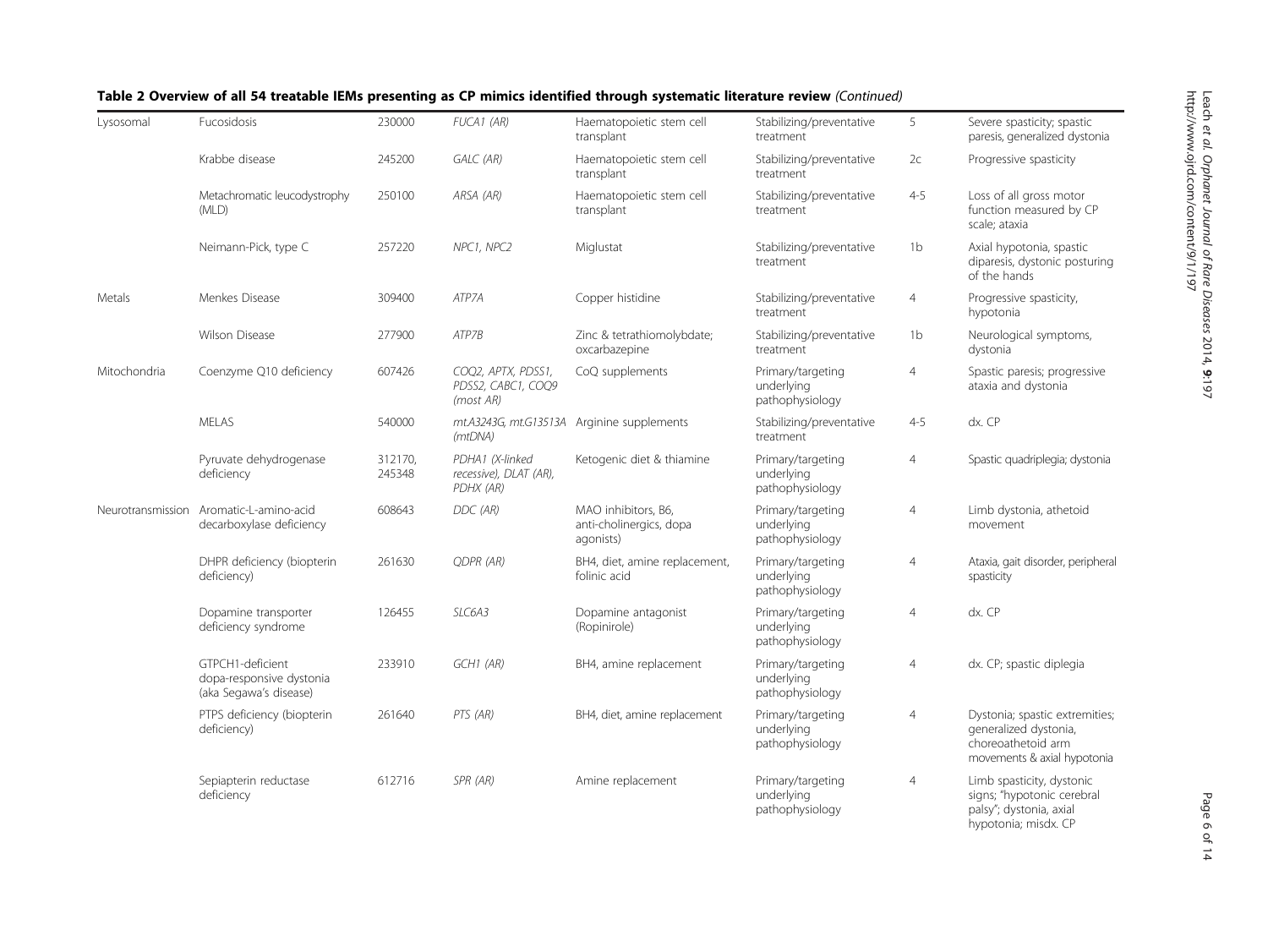| Table 2 Overview of all 54 treatable IEMs presenting as CP mimics identified through systematic literature review (Continued) |                                                                      |                   |                     |                                                                                                                |                                                    |                |                                                                              |
|-------------------------------------------------------------------------------------------------------------------------------|----------------------------------------------------------------------|-------------------|---------------------|----------------------------------------------------------------------------------------------------------------|----------------------------------------------------|----------------|------------------------------------------------------------------------------|
|                                                                                                                               | Succinic semialdehyde<br>dehydrogenase deficiency<br>(SSADH)         | 271980            | ALDH5A1 (AR)        | Vigabatrin                                                                                                     | Stabilizing/preventative<br>treatment              | $\overline{4}$ | Hypotonia, ataxia; gait<br>clumsiness, dystonia                              |
|                                                                                                                               | Tyrosine hydroxylase<br>deficiency                                   | 605407            | TH (AR)             | L-dopa substitution                                                                                            | Primary/targeting<br>underlying<br>pathophysiology | $\overline{4}$ | Spastic paraplegia/tetraparesis                                              |
|                                                                                                                               | Vesicular monoamine<br>transporter 2 (VMAT2)                         | 193001            | <b>SLC18A2</b>      | Dopamine aginist                                                                                               | Primary/targeting<br>underlying<br>pathophysiology | $\overline{4}$ | Dystonia                                                                     |
| Organic acids                                                                                                                 | B-Ketothiolase deficiency                                            | 203750            | ACAT1 (AR)          | Avoid fasting, emergency<br>regimen, protein restriction                                                       | Stabilizing/preventative<br>treatment              | 5              | Ataxia, diplegia, hypotonia                                                  |
|                                                                                                                               | 2-Methyl-3-hydroxybutyryl-<br>CoA dehydrogenase (MHBD)<br>deficiency | 300438            | HSD17B10 (X-linked) | Avoid fasting, emergency<br>regimen, isoleucine restricted<br>diet                                             | Stabilizing/preventative<br>treatment              | 5              | Ataxia, dystonia, choreoathetosis,<br>spastic di-/tetra-plegia,<br>hypotonia |
|                                                                                                                               | 3-Methylcrotonyl-CoA<br>carboxylase (MCC) deficiency                 | 210200;<br>210210 | MCC1/MCC2 (AR)      | Dietary protein restriction;<br>carnitine, glycine, biotin<br>supplements; avoid fasting;<br>emergency regimen | Stabilizing/preventative<br>treatment              | 5              | dx. CP                                                                       |

AUH (AR) Carnitine supplements, avoid

 GCDH (AR) Lysine restriction, carnitine supplements

IVD (AR) Dietary protein restriction,

regimen

transplant

MUT (AR) Dietary protein restriction,

metronidazol

fasting, emergency regimen

carnitine supplements, avoid fasting, emergency regimen

Dietary restriction, branched amino-acids, avoid fasting, (liver transplantation)

carnitine supplements, avoid fasting, emergency regimen

Carnitine, riboflavin, β-hydroxybutyrate supplements; emergency Stabilizing/preventative

Stabilizing/preventative

Stabilizing/preventative

Stabilizing/preventative

Stabilizing/preventative treatment (liver  $tx =$ primary treatment)

Stabilizing/preventative

Primary/targeting underlying pathophysiology

Primary/targeting underlying pathophysiology

5 dx. CP

4 CNS malformations, episodic ataxia; pyramidal tract signs

> dystonia with athethosis; dx. CP; dyskinesia, dystonic

> paroxysmal dystonia; ataxia

2a Generalized spasticity,

tetraparesis

2c Hypotonia, paresis

5 Encephalopathy

4 (4) Spastic diplegic CP;

2c Total body dystonia

4-5 dx. Athetotic/dyskinetic CP; dystonia

treatment

treatment

treatment

treatment

treatment

3-Methylglutaconic aciduria

Glutaric aciduria type I (GA1) aka glutaryl-CoA dehydrogenase

Isovaleric acidemia 243500

250950

231670

231680

251000

Maple syrup urine disease 248600 DBT, BCKDHB,

Ethylmalonic encephalopathy 602473 ETHE1 (AR) N-acetylcysteine, oral

FTFA FTFR FTFDH

BCKDHA (AR)

(AR)

Lesch-Nyhan syndrome 300322 HPRT1 (X-linked) Haematopoietic stem cell

type 1

deficiency

type II)

Multiple acyl-CoAdehydrogenase deficiency (MADD) (aka Glutaric aciduria

Methylmalonic acidemia (mutase deficiency)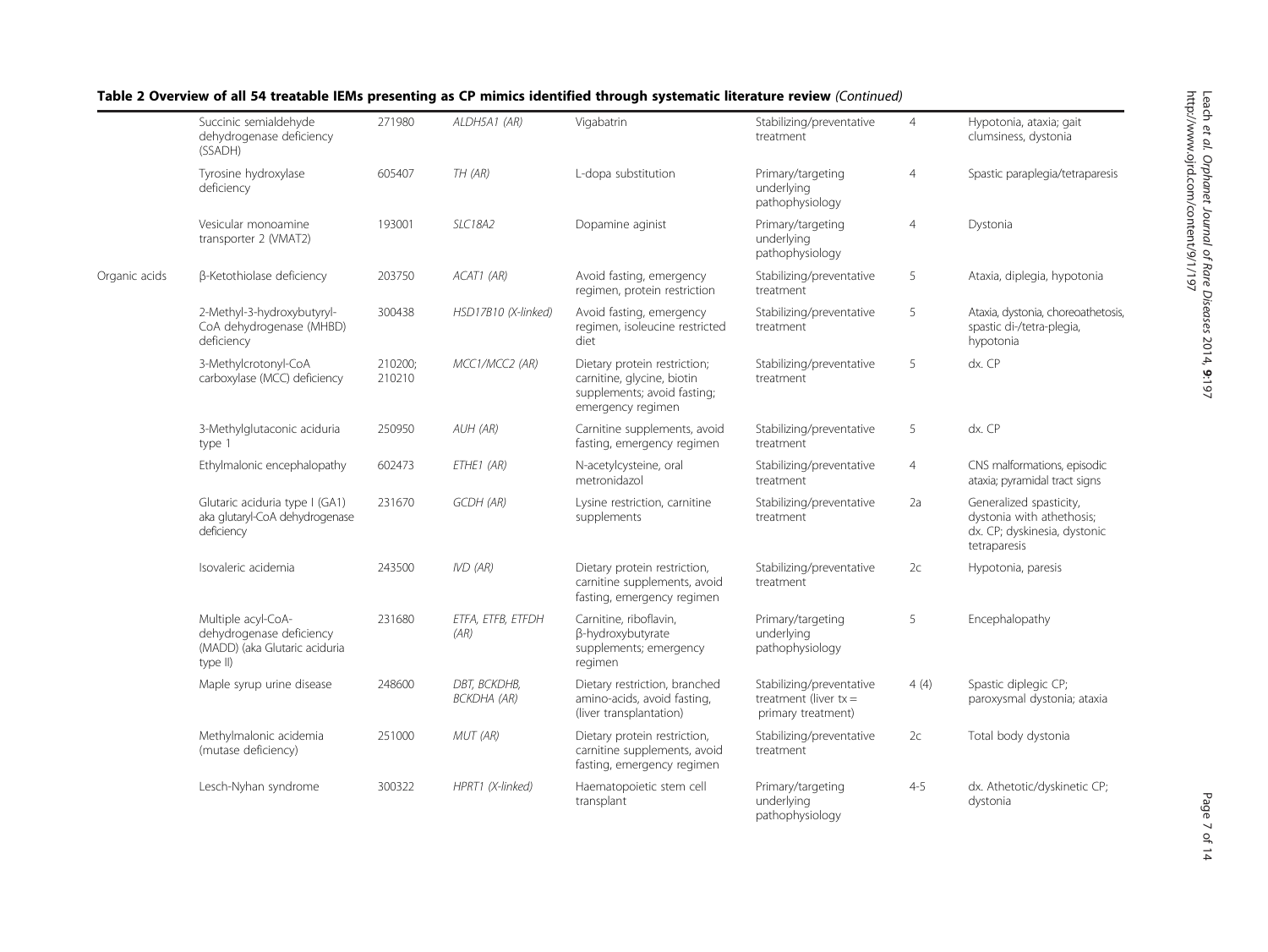| Table 2 Overview of all 54 treatable IEMs presenting as CP mimics identified through systematic literature review (Continued) |  |
|-------------------------------------------------------------------------------------------------------------------------------|--|
|                                                                                                                               |  |

|                         | Propionic acidemia                                                         | 606054  | PCCA, PCCB (AR)       | Dietary protein restriction,<br>carnitine supplements,<br>avoid fasting, emergency<br>regimen                        | Stabilizing/preventative<br>treatment                                     | 2c    | Dystonia, hypotonia                       |
|-------------------------|----------------------------------------------------------------------------|---------|-----------------------|----------------------------------------------------------------------------------------------------------------------|---------------------------------------------------------------------------|-------|-------------------------------------------|
| Urea cycle              | Argininemia                                                                | 207800  | ARG1 (AR)             | Dietary protein restriction,<br>arginine supplement, sodium<br>benzoate, phenylbutyrate<br>(Liver transplantation)   | Stabilizing/preventative<br>treatment (liver $tx =$<br>primary treatment) | 2b(4) | Spastic diplegia, ataxia,<br>dx. CP       |
|                         | Argininosuccinic aciduria                                                  | 207900  | ASL (AR)              | Low protein diet, arginine-<br>supplements, sodium<br>benzoate, phenylbutyrate<br>(liver transplantation)            | Stabilizing/preventative<br>treatment (liver $tx =$<br>primary treatment) | 2b(4) | Cerebellar ataxia                         |
|                         | Citrullinemia, type II                                                     | 605814  | SLC25A13 (AR)         | Dietary protein restriction,<br>arginine supplement, sodium<br>benzoate, phenylbutyrate<br>(Liver transplantation)   | Stabilizing/preventative<br>treatment (liver $tx =$<br>primary treatment) | 2b(4) | dx. CP; spastic quadriplegia              |
|                         | Ornithine transcarbamylase<br>deficiency                                   | 311250  | OTC (X-linked)        | Dietary protein restriction,<br>citrulline supplements, sodium<br>benzoate/phenylbutyrate<br>(Liver transplantation) | Stabilizing/preventative<br>treatment (liver $tx =$<br>primary treatment) | 2b(4) | Hemiplegia; ataxia; gait<br>disturbance   |
| Vitamins/<br>Co-factors | Biotinidase deficiency                                                     | 2532760 | BTD (AR)              | Biotin supplement                                                                                                    | Primary/targeting<br>underlying<br>pathophysiology                        | 2c    | Spastic tetraparesis                      |
|                         | Biotin-thiamine-responsive<br>basal ganglia disease                        | 607483  | SLC19A3 (AR)          | Biotin supplement                                                                                                    | Primary/targeting<br>underlying<br>pathophysiology                        | 4     | Ataxia, dystonia                          |
|                         | Cerebral folate deficiency<br>syndrome                                     | 613068  | FOLR1 (AR)            | Folinic acid                                                                                                         | Primary/targeting<br>underlying<br>pathophysiology                        | 4     | spastic paraplegia; perinatal<br>asphyxia |
|                         | Holocarboxylase synthetase<br>deficiency                                   | 253270  | HLCS (AR)             | Biotin supplement                                                                                                    | Primary/targeting<br>underlying<br>pathophysiology                        | 4     | dx. CP                                    |
|                         | Hypermanganesemia with<br>dystonia, polycythemia,<br>and cirrhosis (HMDPC) | 613280  | SLC30A10 (AR)         | Chelation therapy                                                                                                    | Primary/targeting<br>underlying<br>pathophysiology                        | 4     | Dystonia                                  |
|                         | Molybdenum cofactor<br>deficiency                                          | 252150  | MOCS1, MOCS2,<br>(AR) | Precursor Z/cPMP                                                                                                     | Primary/targeting<br>underlying<br>pathophysiology                        | 4     | Spastic quadriplegia dx. CP               |
|                         | Pyridoxamine 5'-phosphate<br>oxidase deficiency                            | 610090  | PNPO (AR)             | Pyridoxal 5'-phosphate                                                                                               | Stabilizing/preventative<br>treatment                                     | 4     | Spastic quadriplegia                      |

Emergency regimen is defined as: Adjustment in management of a particular IEM to prevent or minimize metabolic decompensations (and related complications) during illness, periods of decreased intake or increased energy demand. The mainstay includes high caloric intake, generous fluid management (oral, tube or intravenous), addition/increase of vitamins/co-factors or medications, along with avoidance of substances which cannot be metabolized in patients with this IEM [[24](#page-13-0)].

The IEMs are grouped according to the biochemical phenotype as presented in standard textbooks, and alphabetically.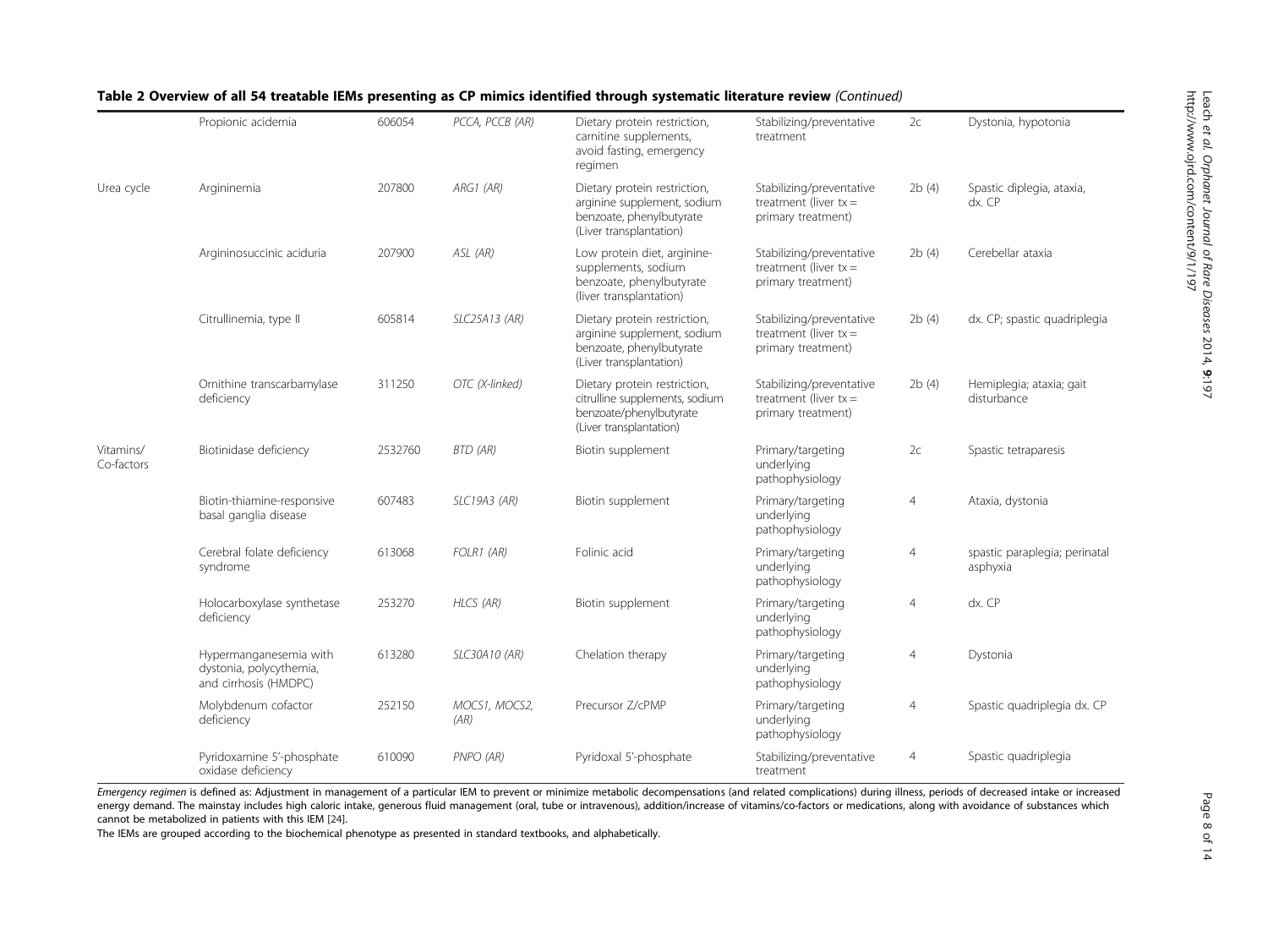| <b>Biochemical category</b>    | Disease name                                              | OMIM#                                        | Gene(s)                                      | <b>Treatment</b>                                                                                                | <b>Effect</b>                                                                                  | Level of evidence |
|--------------------------------|-----------------------------------------------------------|----------------------------------------------|----------------------------------------------|-----------------------------------------------------------------------------------------------------------------|------------------------------------------------------------------------------------------------|-------------------|
| Amino acids                    | PSAT deficiency                                           | 610992                                       | PSAT1 (AR)                                   | L-serine & +/-glycine<br>supplements                                                                            | Primary/targeting underlying<br>pathophysiology                                                | $\overline{4}$    |
|                                | PSPH deficiency<br>(Serine deficiency)                    | 614023                                       | PSPH (AR)                                    | L-serine $&+/-$ glycine<br>supplements                                                                          | Primary/targeting underlying<br>pathophysiology                                                | $\overline{4}$    |
| Creatine                       | Arginine: glycine amidinotransferase<br>(AGAT) deficiency | 612718                                       | GATM (AR)                                    | Creatine supplements                                                                                            | Primary/targeting underlying<br>pathophysiology                                                | $\overline{4}$    |
|                                | Creatine transporter deficiency                           | 300352                                       | SLC6A8 (X-linked)                            | Creatine, glycine, arginine<br>supplements                                                                      | Primary/targeting underlying<br>pathophysiology                                                | 4                 |
| Fatty acid oxidation           | Carnitine palmitoyltransferase I<br>deficiency            | 255120                                       | CPT1A (AR)                                   | Low-fat, high carbohydrate diet,<br>avoid fasting, Medium Chain<br>Triglyceride oil                             | Stablizilng/preventative<br>treatment                                                          | $\overline{4}$    |
| Hyperhomocystinuria            | Cobalamin deficiencies<br>(e.g., C, D, E, F, G)           | 251110, 277400,<br>277410, 236270,<br>277380 | MMACHC, MMADHC,<br>MTRR, LMBRD1, MTR<br>(AR) | Hydroxy-/cyanocobalamin<br>(+/- diet restriction, betaine, B12)                                                 | Stabilizing/preventative<br>treatment                                                          | $\overline{4}$    |
| Lipid storage (Leukodystrophy) | Cerebrotendinous xanthomatosis<br>(CTX)                   | 213700                                       | CYP27A1 (AR)                                 | Chenodeoxycholic acid                                                                                           | Stabilizing/preventative<br>treatment                                                          | 4                 |
| Organic acids                  | HMG-CoA lyase deficiency                                  | 246450                                       | HMGCL (AR)                                   | Protein restriction, avoid fasting,<br>emergency regimen                                                        | Stabilizing/preventative<br>treatment                                                          | $4 - 5$           |
|                                | mHMG-CoA synthase deficiency                              | 605911                                       | HMGCS2 (AR)                                  | Avoid fasting, emergency regimen,<br>+/-dietary precursor restriction                                           | Stabilizing/preventative<br>treatment                                                          | 5                 |
|                                | SCOT deficiency                                           | 245050                                       | OXCT1 (AR)                                   | Avoid fasting, protein restriction,<br>emergency regimen                                                        | Stabilizing/preventative<br>treatment                                                          | 5                 |
| Urea cycle                     | Carbamoyl phosphate synthetase 237300<br>(CPS) deficiency |                                              | $CPS1$ (AR)                                  | Dietary protein restriction, arginine<br>supplement, sodium benzoate,<br>phenylbutyrate (Liver transplantation) | Stabilizing/preventative<br>treatment (primary/targeting<br>underlying pathophysiology)        | 2b(4)             |
|                                | Citrullinemia type I (ASS deficiency) 215700              |                                              | ASS1 (AR)                                    | Dietary protein restriction, arginine<br>supplement, sodium benzoate,<br>phenylbutyrate (Liver transplantation) | Stabilizing/preventative treatment 2b (4)<br>(primary/targeting underlying<br>pathophysiology) |                   |
|                                | N-acetyl-glutamate synthetase<br>deficiency               | 237310                                       | NAGS (AR)                                    | Dietary protein restriction, arginine<br>supplement, sodium benzoate,<br>phenylbutyrate (Liver transplantation) | Stabilizing/preventative<br>treatment                                                          | 4                 |

<span id="page-8-0"></span>

| Table 3 Overview of all 13 treatable IEMs presenting as CP mimics identified by clinical experts on our team |  |
|--------------------------------------------------------------------------------------------------------------|--|
|--------------------------------------------------------------------------------------------------------------|--|

The IEMs are grouped according to the biochemical phenotype as presented in standard textbooks, and alphabetically.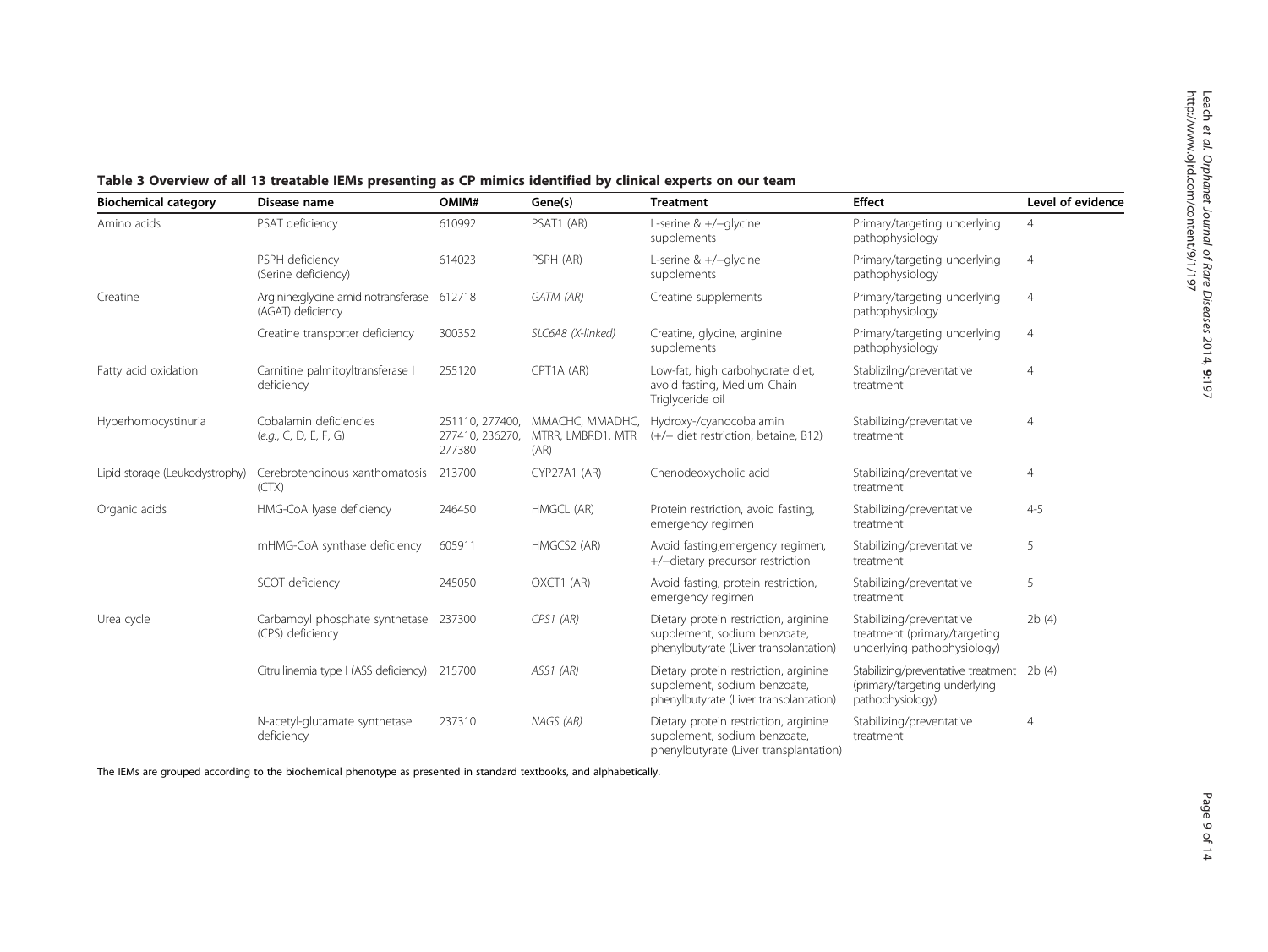| <b>Blood tests</b>                               |                                                                |                                                            |                                                        |
|--------------------------------------------------|----------------------------------------------------------------|------------------------------------------------------------|--------------------------------------------------------|
| Acylcarnitine profiles $(n = 3)$                 | • MCAD deficiency                                              |                                                            |                                                        |
|                                                  | • SCAD deficiency                                              |                                                            |                                                        |
|                                                  | • VLCAD deficiency                                             |                                                            |                                                        |
| Free-to-total serum/plasma carnitine ( $n = 1$ ) | • Carnitine palmitoyltransferase I<br>deficiency               |                                                            |                                                        |
| Plasma Amino Acids (n = 10)                      | • Argininemia                                                  | • Hartnup disease                                          | • MTHFR Deficiency (&tHcy)                             |
|                                                  | • Argininosuccinate lyase<br>deficiency                        | • HHH syndrome                                             | • Ornithine transcarbamylase<br>deficiency             |
|                                                  | • Citrullinemia type I                                         | • Maple syrup urine disease                                | · Phenylketonuria (PKU)                                |
|                                                  | · Citrullinemia, type II                                       |                                                            |                                                        |
| Plasma cholesterol ( $n = 1$ )                   | • Cerebrotendinous xanthomatosis<br>(CTX)                      |                                                            |                                                        |
| Serum copper & ceruloplasmin ( $n = 2$ )         | · Menkes Disease (& urine<br>deoxypyridinoline)                |                                                            |                                                        |
|                                                  | · Wilson Disease (& urine copper)                              |                                                            |                                                        |
| <b>Urine tests</b>                               |                                                                |                                                            |                                                        |
| Urine creatine metabolites $(n = 1)$             | • GAMT deficiency                                              |                                                            |                                                        |
| Urine oligosaccharides ( $n = 1$ )               | $\bullet$ Fucosidosis                                          |                                                            |                                                        |
| Urine organic acids $(n = 17)$                   | · 3-Methylglutaconic aciduria type 1                           | • Ethylmalonic encephalopathy • MHBD deficiency<br>(& ACP) |                                                        |
|                                                  | • 3-Methylcrotonyl-CoA carboxylase<br>(MCC) deficiency (& ACP) | $\bullet$ SSADH                                            | • HMG-CoA lyase deficiency                             |
|                                                  | $\bullet$ $\beta$ -Ketothiolase deficiency                     | · Glutaric aciduria type I                                 | • mHMG-CoA synthase deficiency                         |
|                                                  | · Cobalamin deficiencies (& PAA)                               | · Holocarboxylase synthetase<br>deficiency                 | · Multiple acyl-CoA-dehydrogenase<br>deficiency (MADD) |
|                                                  | $\bullet$ Cystathionine $\beta$ -synthase deficiency           | · Isovaleric academia                                      | · Propionic academia                                   |
|                                                  |                                                                | · Methylmalonic academia                                   | • SCOT deficiency                                      |
| Urine purines & pyrimidines $(n = 2)$            | • Lesch-Nyhan syndrome                                         |                                                            |                                                        |
|                                                  | • Molybdenum cofactor deficiency                               |                                                            |                                                        |

# <span id="page-9-0"></span>Table 4 Summary of all treatable IEMs (n = 38, 57%) that can be detected by '1st-tier' metabolic screening tests, which are affordable and accessible, with the potential to identify multiple IEMs

Abbreviations include: ACP acylcarnitine profiles, tHcy total homocystine, PAA plasma amnio acids.

expert opinion' (e.g., urine creatine metabolites identify GAMT deficiency, but also Creatine transporter deficiency and AGAT deficiency).

### Non-treatable IEMs

There are several IEMs that can present as CP mimics that are not (yet) treatable. These include:

Disorders of amino acids (e.g., Hyperprolinemia type I); cholesterol (e.g., Mevalonic aciduria); lipids (e.g., FAHN, Pelizaeus-Merzbacher disease); lysosomal disorders, such as sphingolipidoses (e.g., GM1/2 gangliosidoses); mitochondrial diseases (e.g., Leigh's disease, sulfite oxidase deficiency, respiratory chain deficiencies); metals (e.g., NBIA1, PLAN); organic acids (e.g., Fumarate Hydratase Deficiency); peroxisomes (e.g., NALD); and purine and pyrimidine disorders (e.g., Adenylosuccinase deficiency, Purine nucleoside phosphorylase deficiency). Some of these conditions have emerging treatments, but not an established standard of care treatment; for example, Canavan disease, [\[25\]](#page-13-0) and Gaucher disease, type 3 [[26\]](#page-13-0).

# **Discussion**

To our knowledge, this is the first comprehensive literature review to extensively review and compiled all the known cases of treatable IEMs with co-occurring CP-like symptoms (dystonia, movement disorder, basal ganglia lesions, etc. before age 5 years). A surprisingly high number of CP mimics were identified, totaling 67 treatable IEMs (54 evidence-based, 13 expert-identified) and 43 non-treatable IEMs.

Among the treatable IEMs, we made the distinction between treatments that address primary causes of CP symptoms versus more secondary causes. For conditions that are primarily treatable, treatment targets the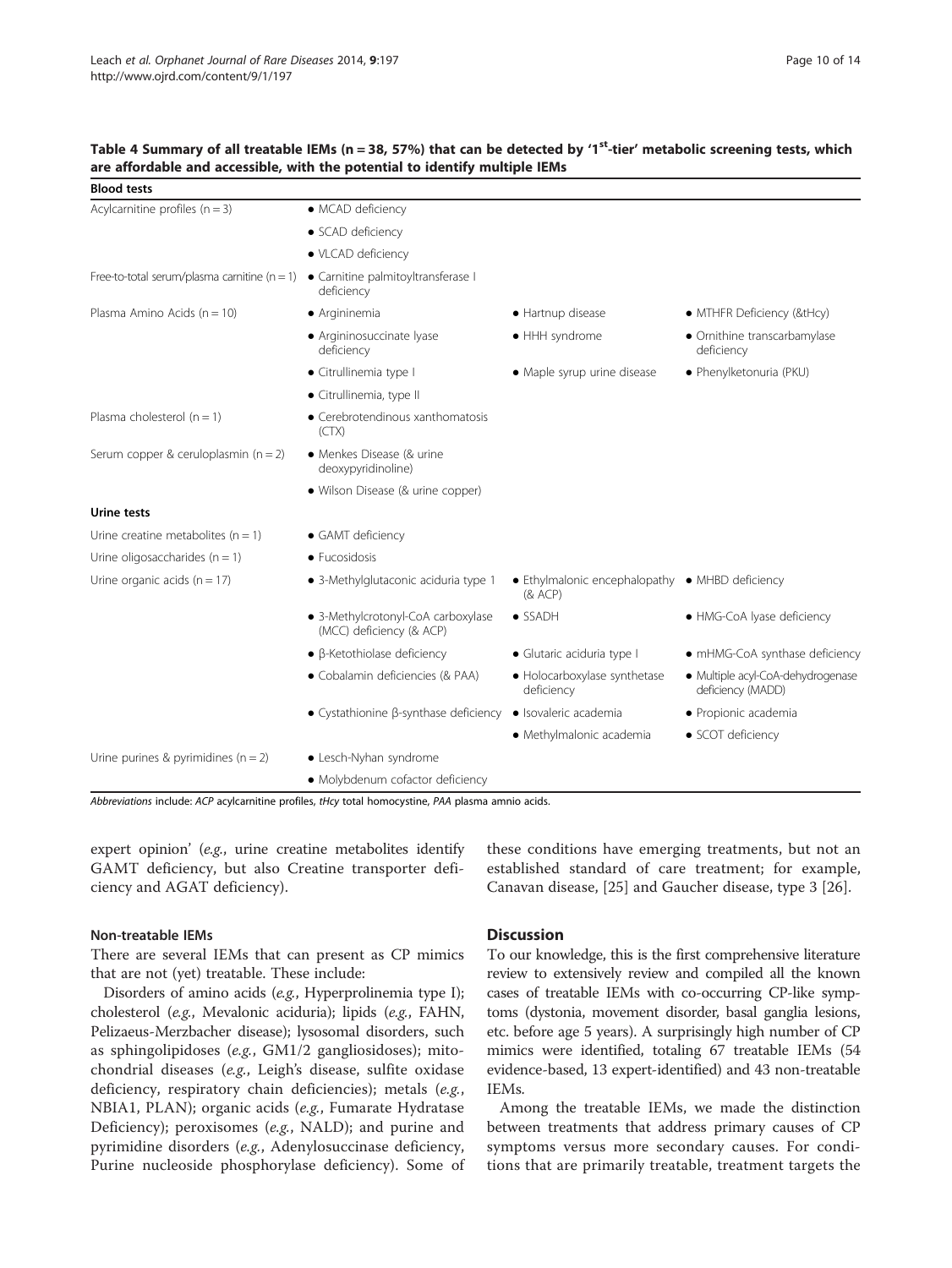| <b>Biochemical category</b> | <b>Disease</b>                                                  | Diagnostic test                                                                                          |
|-----------------------------|-----------------------------------------------------------------|----------------------------------------------------------------------------------------------------------|
| Amino acids                 | PSAT deficiency                                                 | CSF amino acids (& PAA)                                                                                  |
|                             | PSPH deficiency (Serine deficiency)                             | CSF amino acids (& PAA)                                                                                  |
|                             | Late onset non-ketotic hyperglycinemia                          | CSF AA (& Plasma AA)                                                                                     |
|                             | PHGDH deficiency (Serine deficiency)                            | CSF AA (& Plasma AA)                                                                                     |
| Cerebral glucose transport  | Blood brain-barrier glucose-transporter (GLUT1) defect          | CSF glucose:plasma glucose ratio                                                                         |
| Creatine                    | Arginine: glycine amidinotransferase (AGAT) deficiency          | GATM gene sequencing                                                                                     |
|                             | Creatine transporter deficiency                                 | SLC6A8 gene sequencing                                                                                   |
| Lipids                      | Abetalipoproteinemia                                            | CBC smear, stool samples, fasting lipid profile, MTTP<br>gene analysis                                   |
| Lysosomal                   | Krabbe disease                                                  | WBC enzyme testing                                                                                       |
|                             | Metachromatic leucodystrophy (MLD)                              | Arylsulfatase-A enzyme activity                                                                          |
|                             | Niemann-Pick, type C                                            | Filipin staining test (fibroblasts) & NPC1/NPC2 gene<br>analyses                                         |
| Mitochondria                | Coenzyme Q10 deficiency                                         | Coenzyme Q10 (fibroblasts) & gene(s) analysis                                                            |
|                             | <b>MELAS</b>                                                    | Mitochondrial DNA mutation testing                                                                       |
|                             | Pyruvate dehydrogenase deficiency                               | Blood & CSF lactate: pyruvate ratio (enzyme activity,<br>gene(s) analysis)                               |
| Neurotransmission           | Aromatic-L-amino-acid decarboxylase deficiency                  | CSF biogenic amines                                                                                      |
|                             | DHPR deficiency (biopterin deficiency)                          | CSF neurotransmitters & biopterin loading test                                                           |
|                             | Dopamine transporter deficiency syndrome                        | CSF neurotransmitters                                                                                    |
|                             | GTPCH1-deficient dopa-responsive dystonia                       | CSF neurotransmitters & biopterin/Phe loading test; clinical<br>trial of L-dopamine, GTCPH gene analysis |
|                             | PTPS deficiency (biopterin deficiency)                          | CSF neurotransmitters & biopterin loading test                                                           |
|                             | Sepiapterin reductase deficiency                                | CSF neurotransmitters & biopterin/Phe loading test                                                       |
|                             | Tyrosine hydroxylase deficiency                                 | CSF neurotransmitters & TH gene analysis                                                                 |
|                             | Vesicular monoamine transporter 2 (VMAT2)                       | CSF monoamine metabolites                                                                                |
| Urea cycle                  | Carbamoyl phosphate synthetase (CPS) deficiency                 | CPS gene analysis                                                                                        |
|                             | N-acetyl-glutamate synthetase deficiency                        | NAGS gene analysis                                                                                       |
| Vitamins/Co-factors         | Biotinidase deficiency                                          | Biotinidase enzyme activity                                                                              |
|                             | Biotin-thiamine-responsive basal ganglia disease                | SLC19A3 gene analysis                                                                                    |
|                             | Cerebral folate deficiency syndrome                             | CSF tetrahydrofolate                                                                                     |
|                             | Hypermanganesemia with dystonia, polycythemia,<br>and cirrhosis | Whole-blood manganese concentrations, SLC30A10 gene<br>analysis                                          |
|                             | Pyridoxamine 5'-phosphate oxidase deficiency                    | Plasma, CSF                                                                                              |

<span id="page-10-0"></span>Table 5 All IEMs ( $n = 29$ , 43%) requiring a specific '2<sup>nd</sup>-tier' test for diagnosis

The IEMs are listed per biochemical category, with the specific biochemical/genetic diagnostic test per disease. Abbreviations include: CSF cerebrospinal fluid, PAA plasma amnio acids, Phe phenylalanine.

underlying pathophysiology and is most effective. For example, the neurotransmitter defect Tyrosine hydroxylase (TH) deficiency is highly amenable to early intervention treatment with L-dopa shows dramatic improvement and reversal of symptoms [\[27,28\]](#page-13-0). In diseases with secondary causes of CP symptoms (e.g., MCADD, MSUD, organic academia, urea cycle deficiency), metabolic crises such as hypoglycemia or acidosis caused by the metabolic defect can lead to neurologic sequelae mimicking CP. For these disorders prevention or stabilization, via emergency regimen, medical diets, etc., is best possible outcome.

Several IEMs presenting as CP mimics can be identified with minimally invasive testing. For example in biotinidase deficiency, the lack of the biotinidase enzyme causes accumulation of organic acid metabolites leading to ketolactic acidosis and hyperammonemia which can develop CPlike neurological manifestation (e.g., seisures, hypotonia, ataxia, feeding problems, cognitive developmental delay, etc.) [\[29](#page-13-0)]. Diagnosis requires minimally invasive testing (blood sampling for serum enzyme activity) and many of these symptoms can be alleviated following biotin supplementation and permanent neurological deficits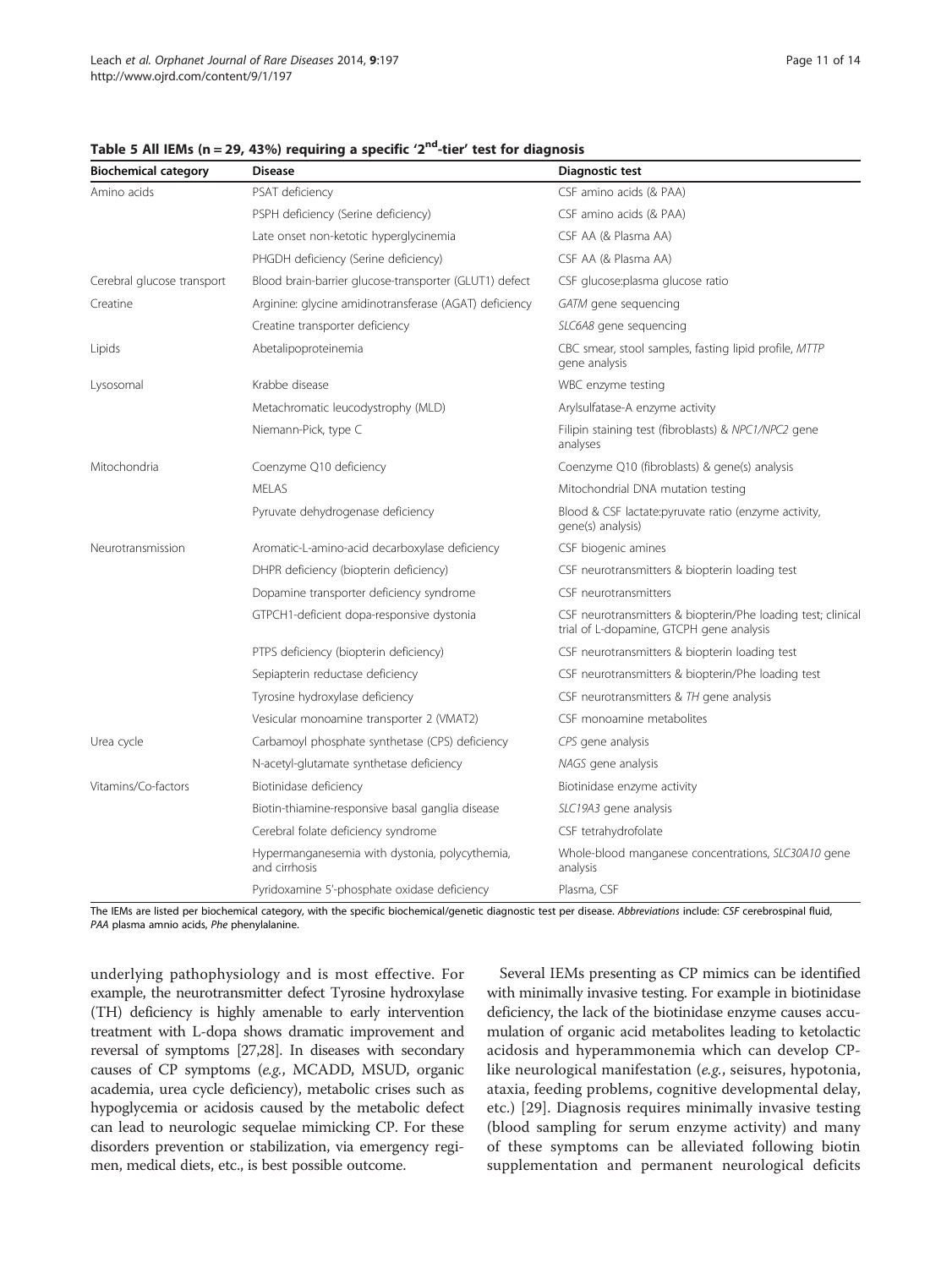such as optic atrophy, hearing loss and/or IDD may be prevented if treated early [\[29](#page-13-0)].

Non-treatable IEMs were also reported with the hope that new treatments might become available in the future. For example, experimental treatments are currently being explored in trials for Pantothenate kinase 2-associated neurodegeneration (PKAN, also known as Hallervorden-Spatz disease), such as gene therapy, chelation with Deferiprone [[30](#page-13-0)] to prevent neurodegeneration caused by brain iron accumulation.

Although 48% of the IEMs listed can be identified by newborn screening (NBS) in most Canadian provinces [[31\]](#page-13-0), NBS is not universally standardized; also some diseases or very mild cases are missed. Therefore, these treatable IEMs should not be excluded from a differential diagnosis and are important to look for as part of clinical investigations for CP. There are also be other non-IEM disorders that can present with CP symptoms (e.g. endocrine disorders [\[32](#page-13-0)]), which may be useful for the clinician to be aware.

Whole exome and genome sequencing allows for detection of new CP mimics and, along with other metabolomics approaches and enhanced neuroimaging, will facilitate research into the phenotypic spectrum and underlying pathophysiology of these disorders. In the future, screening for such conditions might be done by whole exome sequencing, with targeted analysis of the atypical CP genes, followed by biochemical confirmation for the IEMs listed here. However, it must be emphasized that clinical history and exam remain key in the interpretation of genomic data [[33\]](#page-13-0). Furthermore the lumbar puncture, although invasive, should not be avoided as it allows for CSF neurotransmitter analysis, which is highly sensitive and often guides the clinician in further diagnostic and therapeutic decisions.

Despite our attempts to be as thorough as possible in this systematic review, we acknowledge the limitations of our study. Many of the IEMs listed are very rare diseases, with incidence ranging 1:10,000 (PKU) to 1:250,000 or less (GAMT deficiency), and thus, the number of publications is relatively low and evidence for treatments is sometimes sparse. As well, it can be difficult to publish case reports, which could contribute to a lack of literature evidence and preclude inclusion from our study. We have attempted to account for this by including expert clinician experience to identify IEMs that are not yet described in the literature. Despite our efforts to be as inclusive as possible when compiling the 'expert' list based on a working knowledge of IEMs that mimic CP (Table [3\)](#page-8-0), we acknowledge that some of the potential candidates may have been omitted. Finally, neurologic symptoms are often insufficiently described in metabolic case reports, with focus often on the biochemical features of an IEM; this

combined with the broad usage of the term of CP (and its different forms), the classification of an IEM phenotype as 'CP mimic' was challenging and depended on the authors' expertise.

The extensive number of distinct IEMs that may mimic CP, each requiring particular diagnostic tests, places a significant information burden on clinicians. Here we have gone to extensive lengths to compile all known IEMs mimicking CP with the hope to help raise awareness and facilitate diagnostic approach with an established algorithm [[19](#page-12-0)]. This is by no means meant as directive but rather, as a supportive tool to the clinician managing children with CP-like symptomatology. Symptoms which should prompt the clinician to search for an underlying IEM or other neurogenetic defect include -but not limited to- the following 'red flags': normal MRI findings imaging; abnormalities isolated to the globus pallidus; severe symptoms in the absence of a history of perinatal injury; a pattern of disease inheritance, or consanguinity; neurodevelopmental regression, or progressively worsening symptomatology; isolated muscular hypotonia; rigidity (as opposed to spasticity) on physician examination; paraplegia [[33](#page-13-0)].

Early detection of treatable IEMs and timely intervention is of the utmost importance in order to prevent future brain insult and manifestation of CP symptoms. Additionally, the determination of the underlying cause of CP, whether treatable or not, has significance from the point of view of risk assessment, counselling for families, improved access to community services, better management of co-morbidities, and the development of prevention and intervention strategies [\[13\]](#page-12-0). This would not only spare suffering of individuals, but would have broader impact in terms of alleviating the economic and social burden of CP as well.

As with the TIDE approach of systematic screening [[19\]](#page-12-0), it is our hope that the use of this algorithm will provide more insight into frequency of IEMs amongst the CP population, and further increase our understanding of the etiology of CP. Most importantly, early diagnosis of IEMs will allow initiation of causal treatment to improve outcomes via the reduction of possibly prevention of the the physical burdens of CP.

### Conclusions

We provided the first systematic review of treatable IEMs that can present with symptoms of CP. There are many single such reports in the literature, however, the collective incidence of treatable IEM mimicking CP is unknown and can be determined only by systematic or large-scale screening studies. Increasing clinician awareness might be worthwhile, as with timely diagnosis and appropriate treatment, these conditions can show improvement in the primary features, or stabilization and prevention of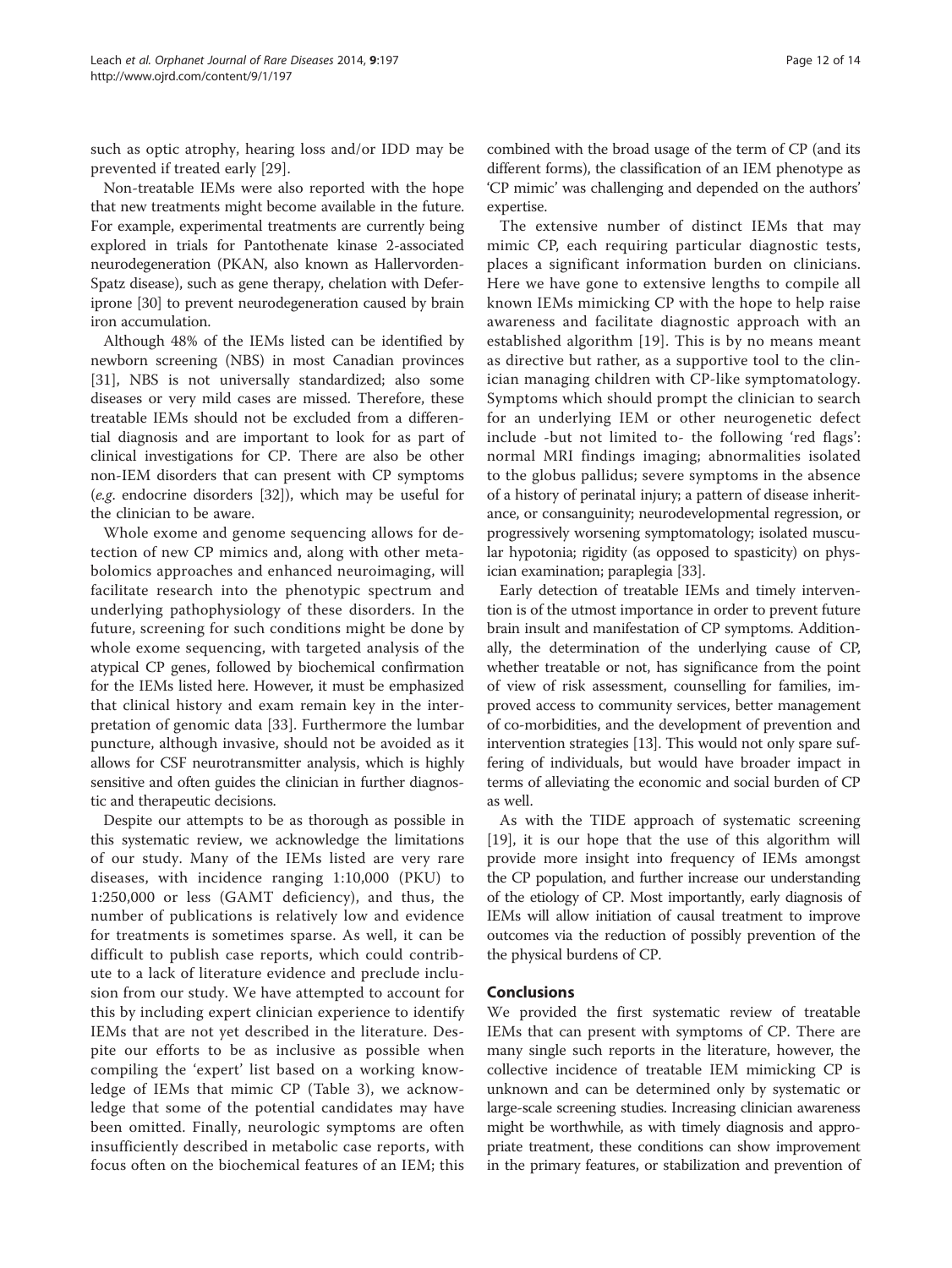<span id="page-12-0"></span>further neurologic sequelae and decline. The usefulness of our diagnostic algorithm remains to be determined but represents a first step towards increased recognition of potentially treatable conditions in the child with CP.

# Additional file

[Additional file 1: Table S1.](http://www.ojrd.com/content/supplementary/s13023-014-0197-2-s1.pdf) Overview of all 50 treatable IEMs presenting as CP mimics identified through systematic literature review. The IEMs are grouped according to the biochemical phenotype as presented in standard textbooks, and alphabetically.

### Competing interests

The authors declare that they have no competing interests.

### Authors' contributions

ELL participated in study design, performed literature review and data collection, drafted the manuscript and performed revisions. MS provided clinical expertise and reviewed the manuscript. KB participated in study design, manuscript drafting and revision. SS provided clinical expertise, participated in the review of the literature and reviewed the manuscript. CDMvK conceived of, designed and supervised the study, reviewed literature results, provided clinical expertise, and participated in manuscript drafting and revision. All authors have read and approved the final manuscript.

### Authors' information

ELL is a Genetic counselling student at the University of British Columbia (UBC). MS is pediatric neurologist in Montreal Children's Hospital, with special expertise in CP and IDD who has authored several guidelines and practice parameter; he is currently the Head of Pediatrics at McGill University. KB is a Post-doctoral fellow at the University of British Columbia. SS is a pediatric neurologist with expertise in neurometabolic diseases. She is head of the Biochemical Diseases division at BC Children's Hospital, Department of Pediatrics, UBC. She is the PI of the TIDE-BC study ([www.tidebc.org](http://www.tidebc.org)). CDMvK is a Pediatrician-Biochemical Geneticist and Assistant Professor at the Department of Pediatrics, UBC. She has expertise in the diagnosis and discovery of treatable IEMs in intellectual disability and related disabilities; she is PI of the TIDEX gene discovery study at the Centre for Molecular Medicine and Therapeutics. The authors declare that they have no competing interests. Sylvia Stockler and Clara D.M. van Karnebeek-[www.tidebc.org](http://www.tidebc.org) and [www.treatable-id.org.](http://www.treatable-id.org)

### Acknowledgements

This work was performed as part of the Treatable Intellectual Disability Endeavour in British Columbia (TIDE-BC, [www.tidebc.org\)](http://www.tidebc.org) funded by BC Children's Hospital as 1st Collaborative Area of Innovation. CvK is funded as a Michael Smith Foundation for Health Research Scholar. We gratefully acknowledge NeuroDevNet for input on the design of this study and their valued feedback.

### Author details

<sup>1</sup> Provincial Medical Genetics Program, BC Women's Hospital, Vancouver, Canada. <sup>2</sup> Division of Biochemical Diseases, Department of Pediatrics, BC Children's Hospital, University of British Columbia, Vancouver, Canada. <sup>3</sup> <sup>3</sup>Department of Pediatrics, Montreal Children's Hospital, McGill University, Montreal, Canada. <sup>4</sup>Department of Neurology/Neurosurgery, Montreal Children's Hospital, McGill University, Montreal, Canada. <sup>5</sup>Division of Biochemical Diseases, Department of Pediatrics, BC Children's Hospital, Vancouver, Canada. <sup>6</sup>Treatable Intellectual Disability Endeavour in British Columbia, Vancouver, Canada. <sup>7</sup> Centre for Molecular Medicine and Therapeutics; Child and Family Research Institute, Vancouver, Canada. 8 Division of Biochemical Diseases, Department of Pediatrics, University of British Columbia, Rm K3-201, 4480 Oak Street, Vancouver, BC V6H 3V4, Canada.

### Received: 12 September 2014 Accepted: 17 November 2014 Published online: 30 November 2014

### References

- 1. Rosenbaum P, Paneth N, Leviton A, Goldstein M, Bax M, Damiano D, Dan B, Jacobsson B: A report: the definition and classification of cerebral palsy April 2006. Dev Med Child Neurol Suppl 2007, 109:8–14.
- 2. Oskoui M, Coutinho F, Dykeman J, Jetté N, Pringsheim T: An update on the prevalence of cerebral palsy: a systematic review and meta-analysis. Dev Med Child Neurol 2013, 55(6):509–519.
- 3. Kirby RS, Wingate MS, Van Naarden BK, Doernberg NS, Arneson CL, Benedict RE, Mulvihill B, Durkin MS, Fitzgerald RT, Maenner MJ, Patz JA, Yeargin-Allsopp M: Prevalence and functioning of children with cerebral palsy in four areas of the United States in 2006: a report from the Autism and Developmental Disabilities Monitoring Network. Res Dev Disabil 2011, 32(2):462–469.
- 4. Nelson KB: The epidemiology of cerebral palsy in term infants. Ment Retard Dev Disabil Res Rev 2002, 8(3):146–150.
- 5. Stanley FJ, Blair E: Why have we failed to reduce the frequency of cerebral palsy? Med J Aust 1991, 154(9):623–626.
- 6. Minear WL: A classification of cerebral palsy. Pediatrics 1956, 18(5):841–852.
- 7. Shevell MI, Dagenais L, Hall N, REPACQ Consortium: Comorbidities in cerebral palsy and their relationship to neurologic subtype and GMFCS level. Neurology 2009, 72(24):2090–2096.
- 8. Pakula AT, Van Naarden BK, Yeargin-Allsopp M: Cerebral palsy: classification and epidemiology. Phys Med Rehabil Clin N Am 2009, 20(3):425–452.
- 9. Parkes J, White-Koning M, Dickinson HO, Thyen U, Arnaud C, Beckung E, Fauconnier J, Marcelli M, McManus V, Michelsen SI, Parkinson K, Colver A: Psychological problems in children with cerebral palsy: a cross-sectional European study. J Child Psychol Psychiatry 2008, 49(4):405–413.
- 10. Dosa NP, Boeing NM, Ms N, Kanter RK: Excess risk of severe acute illness in children with chronic health conditions. Pediatrics 2001, 107(3):499–504.
- 11. Liptak GS, Shone LP, Auinger P, Dick AW, Ryan SA, Szilagyi PG: Short-term persistence of high health care costs in a nationally representative sample of children. Pediatrics 2006, 118(4):e1001-e1009.
- 12. Kancherla V, Amendah DD, Grosse SD, Yeargin-Allsopp M, Van Naarden BK: Medical expenditures attributable to cerebral palsy and intellectual disability among Medicaid-enrolled children. Res Dev Disabil 2012, 33(3):832–840.
- 13. Ashwal S, Russman BS, Blasco PA, Miller G, Sandler A, Shevell M, Stevenson R, Quality Standards Subcommittee of the American Academy of Neurology: Practice Committee of the Child Neurology Society: Practice parameter: diagnostic assessment of the child with cerebral palsy: report of the Quality Standards Subcommittee of the American Academy of Neurology and the Practice Committee of the Child Neurology Society. Neurology 2004, 62(6):851–863.
- 14. Shevell M, Dagenais L, Oskoui M: The epidemiology of cerebral palsy: new perspectives from a Canadian registry. Semin Pediatr Neurol 2013, 20(2):60–64.
- 15. Saudubray JM, Desguerre I, Sedel F, Charpentier C: Acute symptoms in the neonatal period and early infancy. In A clinical approach to inherited metabolic diseases. Berlin Heidelberg: Springer; 2006:6–10.
- 16. Boyd K, Patterson V: Dopa responsive dystonia: a treatable condition misdiagnosed as cerebral palsy. Br Med J 1989, 298:1019–1020.
- 17. Nygaard TG, Waran SP, Levine RA, Naini AB, Chutorian AM: Dopa-responsive dystonia simulating cerebral palsy. Pediatr Neurol 1994, 11(3):236–240.
- 18. Longo N: Disorders of biopterin metabolism. J Inherit Metab Dis 2009, 32(3):333–342.
- 19. van Karnebeek CD, Stockler S: Treatable inborn errors of metabolism causing intellectual disability: a systematic literature review. Mol Genet Metab 2012, 105(3):368–381.
- 20. van Karnebeek CDM, Shevell M, Zschocke J, Moeschler JB, Stockler S: The metabolic evaluation of the child with an intellectual developmental disorder: Diagnostic algorithm for identification of treatable causes and new digital resource. Mol Genet Metab 2014, 111(4):428–438.
- 21. Liberati A, Altman DG, Tetzlaff J, Mulrow C, Gøtzsche PC, Ioannidis JP, Clarke M, Devereaux PJ, Kleijnen J, Moher D: The PRISMA statement for reporting systematic reviews and meta-analyses of studies that evaluate healthcare interventions: explanation and elaboration. BMJ 2009, 339:b2700.
- 22. Gibson KM, Christensen E, Jakobs C, Fowler B, Clarke MA, Hammersen G, Raab K, Kobori J, Moosa A, Vollmer B, Rossier E, Iafolla AK, Matern D, Brouwer OF, Finkelstein J, Aksu F, Weber HP, Bakkeren JA, Gabreels FJ, Bluestone D, Barron TF, Beauvais P, Rabier D, Santos C, Umansky R, Lehnert W: The clinical phenotype of succinic semialdehyde dehydrogenase deficiency (4-hydroxybutyric aciduria): case reports of 23 new patients. Pediatrics 1997, 99(4):567–574.